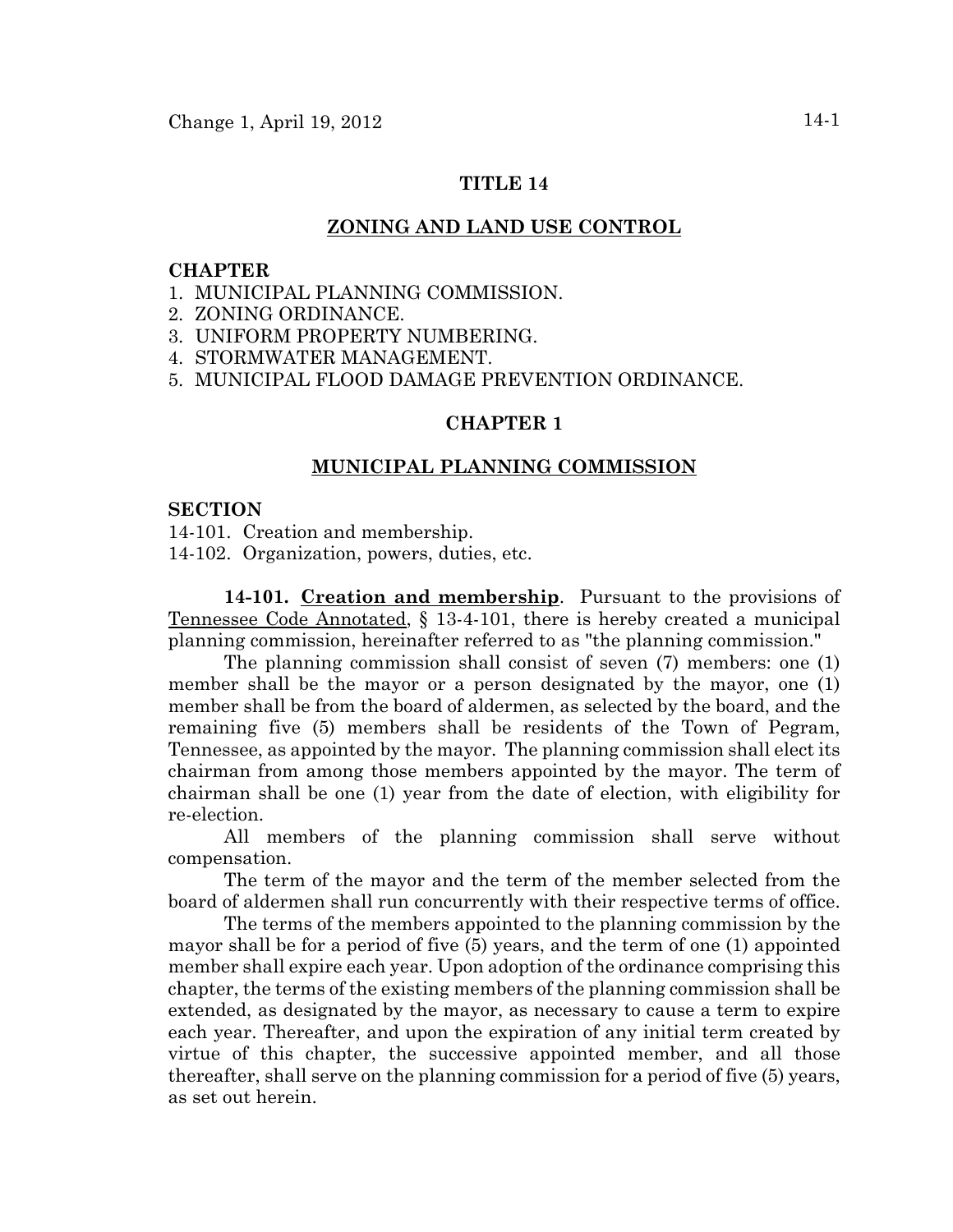The mayor shall appoint a new member to fill any vacancy in the appointed membership for the unexpired term, and the newly appointed commissioner shall complete the unexpired term until such time as it would regularly expire.

The mayor shall have the authority to remove any appointed member at the mayor's pleasure. (1990 Code, § 11-101, as replaced by Ord. #2003-05, Oct. 2003)

**14-102. Organization, powers, duties, etc**. The planning commission shall be organized and shall carry out its powers, functions, and duties in accordance with all applicable provisions of Tennessee Code Annotated, title 13. (1990 Code, § 11-102)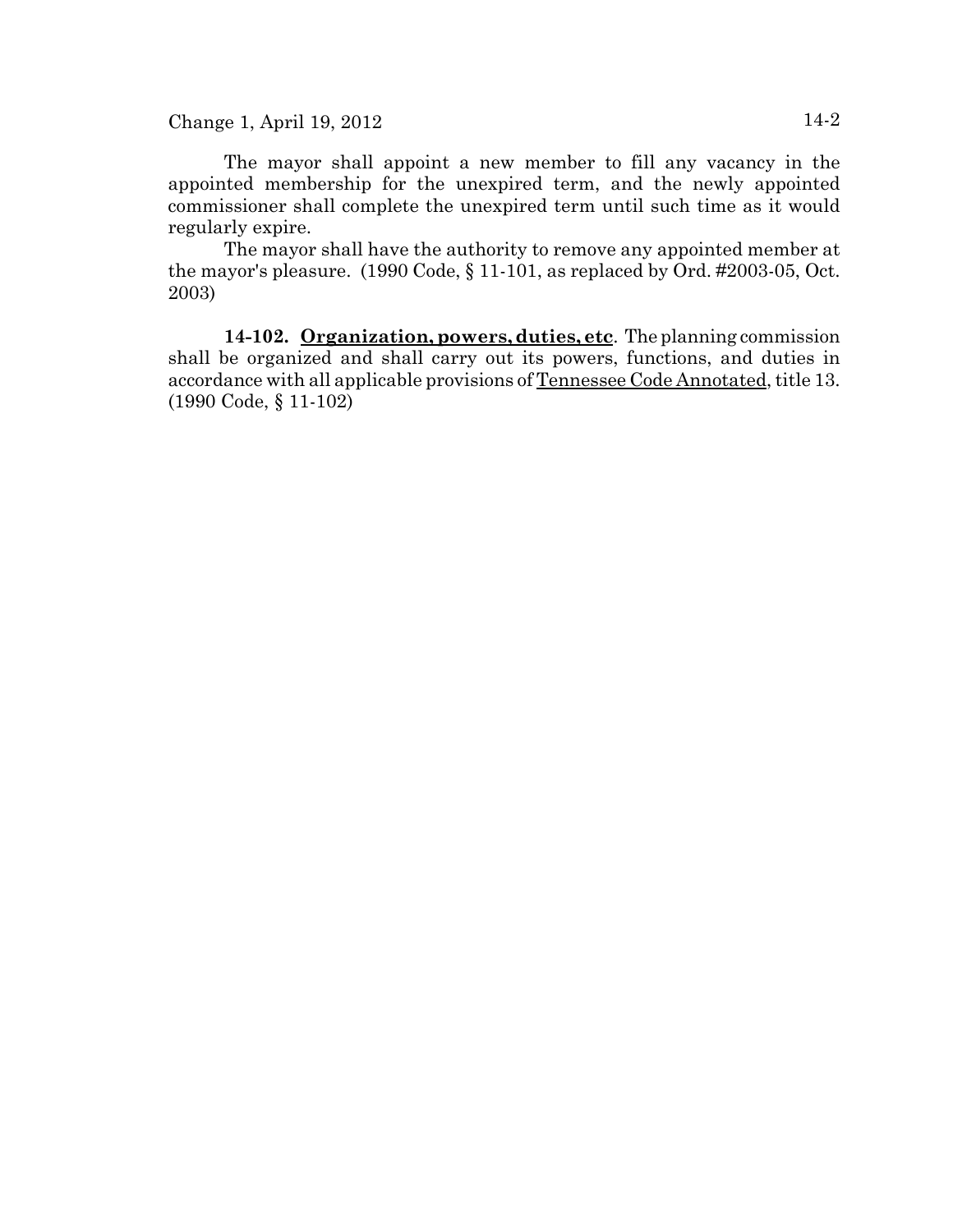#### **CHAPTER 2**

## **ZONING ORDINANCE**

# **SECTION**

14-201. Land use to be governed by zoning ordinance.

**14-201. Land use to be governed by zoning ordinance**. Land use within the Town of Pegram shall be governed by Ordinance #1986-5, titled "Zoning Ordinance, Pegram, Tennessee," and any amendments thereto.<sup>1</sup> (1990 Code, § 11-201)

<sup>1</sup> Ordinance #1986-5, and any amendments thereto, are published as separate documents and are of record in the office of the city recorder.

Amendments to the zoning map are of record in the office of the city recorder.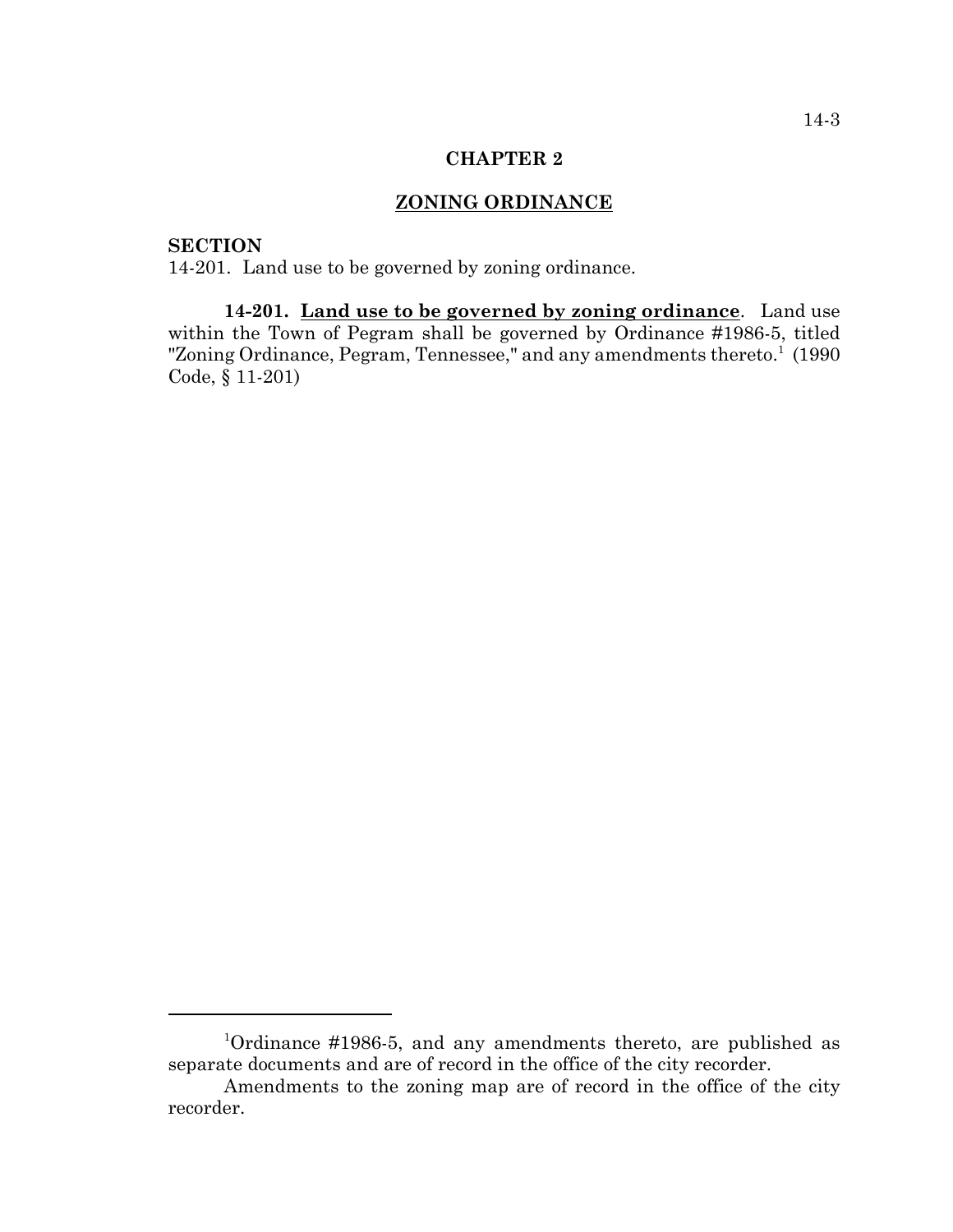#### **CHAPTER 3**

#### **UNIFORM PROPERTY NUMBERING**

#### **SECTION**

- 14-301. Designation of street numbers.
- 14-302. Posting of designated street address.
- 14-303. New structures.

14-304. Penalties.

**14-301. Designation of street numbers**. Incorporation by reference is hereby made to that certain property numbering map entitled "Property Numbering Map dated 3-21-88, Pegram, Tennessee," and the same is hereby adopted as the official property numbering map of the Town of Pegram, Tennessee; and all property numbers assigned shall be assigned in accordance with said map, and no other property numbers shall be used or displayed in the Town of Pegram, except numbers assigned in accordance with said map. The property numbering map which is a part of this chapter shall be kept on file in the office of the building inspector. It shall be the responsibility of the recorder and building inspector to keep a record of all numbers assigned under this section. (1990 Code, § 11-301)

**14-302. Posting of designated street address**. (1) The owner or occupant or person in charge of any house or building to which a number has been assigned will be notified in writing by the recorder or building inspector or other designated town official of the number assigned.

(2) Within sixty (60) days after the receipt of written notification of the recorder or building inspector or other designated town official, the owner or occupant or person in charge of a house or building to which a number has been assigned shall affix the same in a conspicuous manner in a conspicuous place.

(3) It shall be the duty of such owner or occupant or person in charge thereof upon affixing the new number to remove any different number which might be mistaken for, or confused with, the number assigned to said structure by the town.

(4) Each principal building shall display the number assigned to the frontage on which the entrance is located. In case a principal dwelling is occupied by more than one business or family dwelling unit, each separate front entrance may display a separate number.

(5) Numerals indicating the official numbers for each principal building or front entrance to such buildings shall be posted in a manner as to be legible and distinguishable from the street on which the property is located. (1990 Code, § 11-302)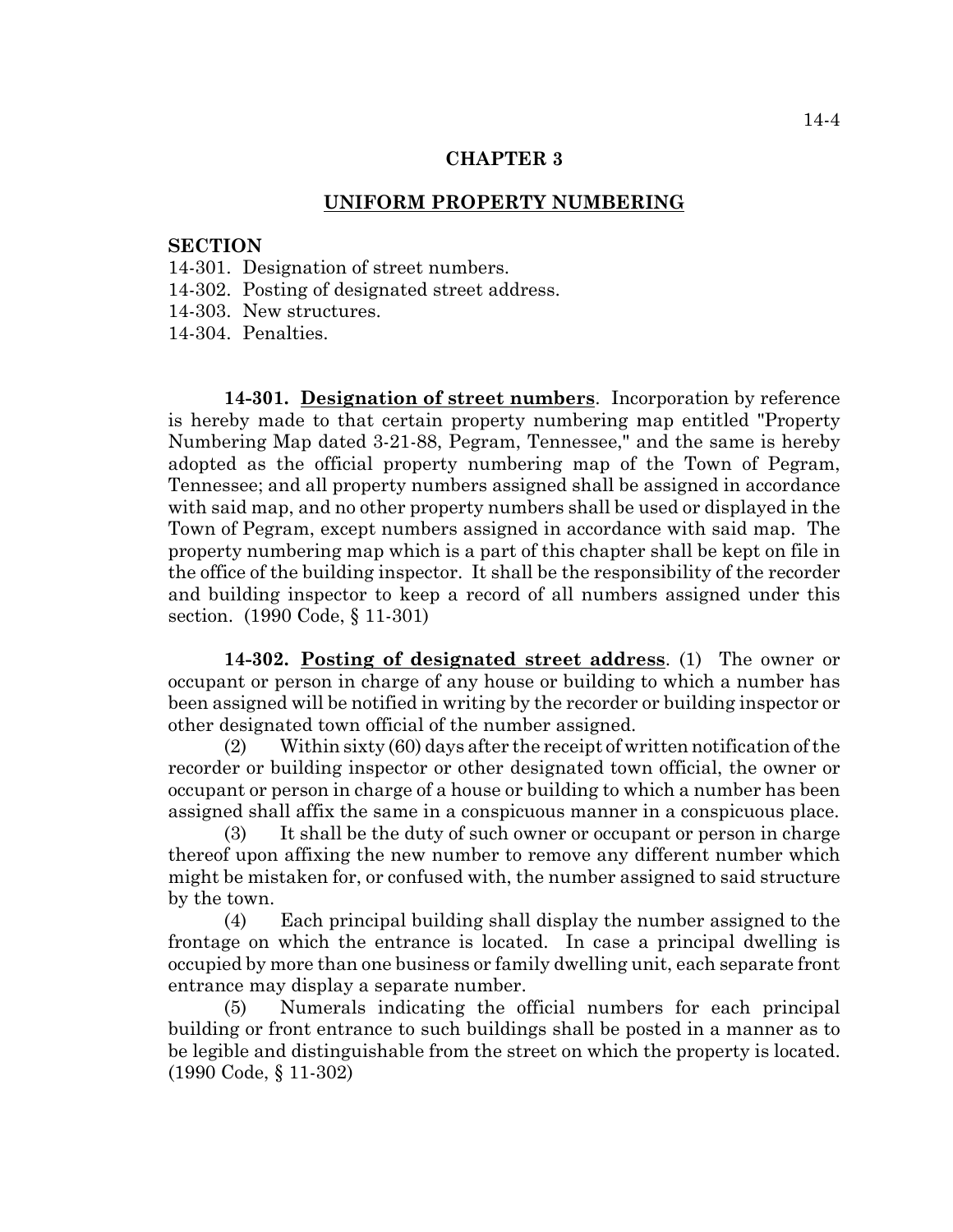**14-303. New structures**. (1) All residents and business buildings erected shall be assigned a number in accordance with the property numbering map and shall purchase and display such number as provided in this chapter.

(2) No building permit shall be issued for any principal building until the owner or developer has procured from the building inspector or from the recorder the official number of the premises. Final approval for a certificate of occupancy of any principal building erected or repaired after the effective date of this ordinance shall be withheld until permanent and proper numbers have been displayed in accordance with the requirements above. (1990 Code, § 11-303)

**14-304. Penalties**. In the event the owner or occupant or person in charge of any house or building refuses to comply with the terms of this ordinance by failing to affix the number assigned within sixty (60) days after notification, or by failing within said period of sixty (60) days to remove any old numbers affixed to such house, or house entrance, or building, or building entrance or elsewhere, which may be confused with the number assigned thereto, that person shall be punished by a fine not to exceed fifty dollars (\$50.00), or not to exceed the maximum amount which the legislature of the State of Tennessee may hereafter establish. This section shall not apply to fines that are remedial in nature. (1990 Code, § 11-304, modified)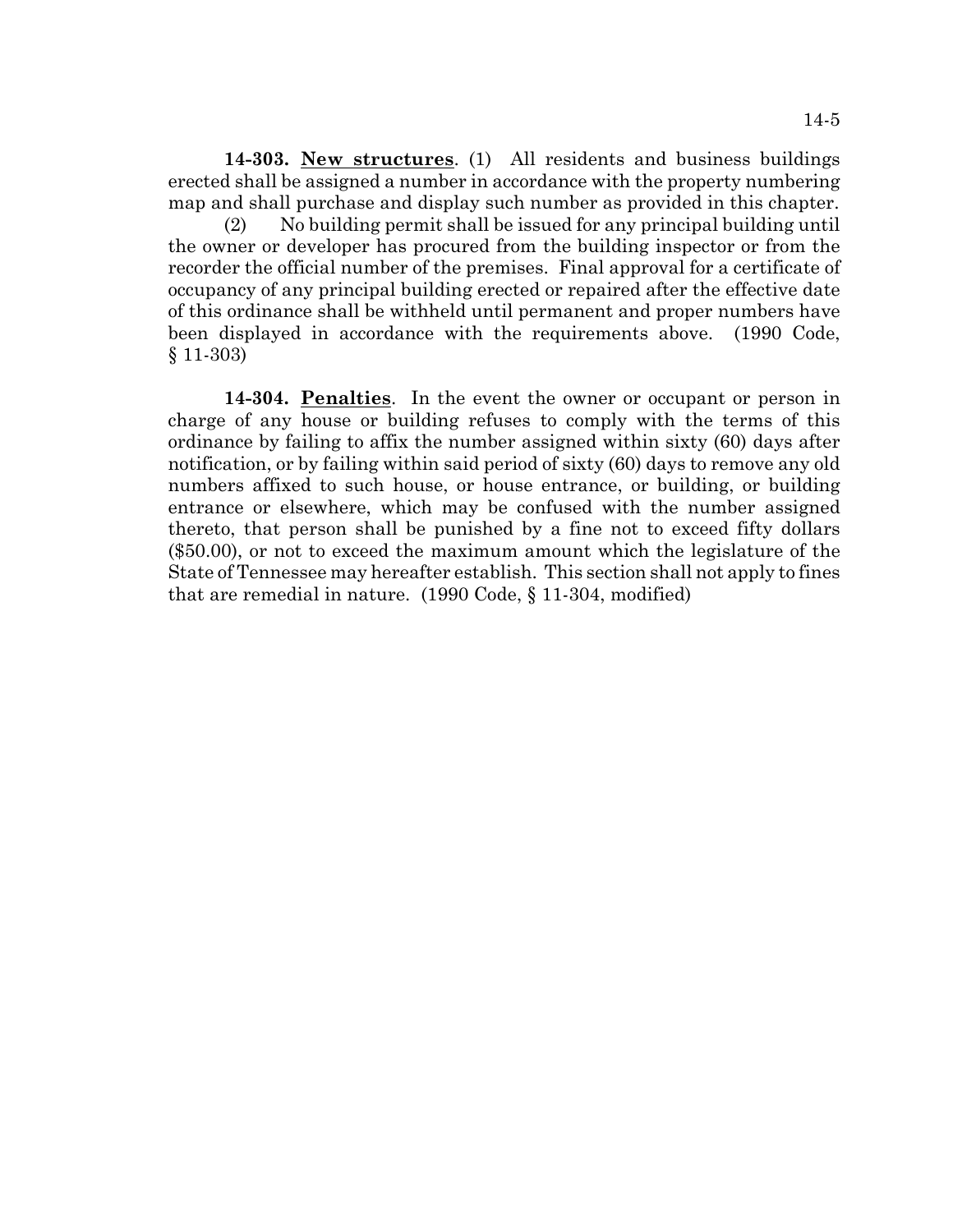## **CHAPTER 4**

# **STORMWATER MANAGEMENT**

# **SECTION**

14-401. Stormwater management manual.

**14-401. Stormwater management manual**. Stormwater management within the Town of Pegram shall be governed by Ordinance #1998-10, titled "Town of Pegram Stormwater Management Manual."1

<sup>&</sup>lt;sup>1</sup>Ordinance #1998-10, known as the Stormwater Management Manual, and any amendments thereto, are published as separate documents and are of record in the office of the town recorder.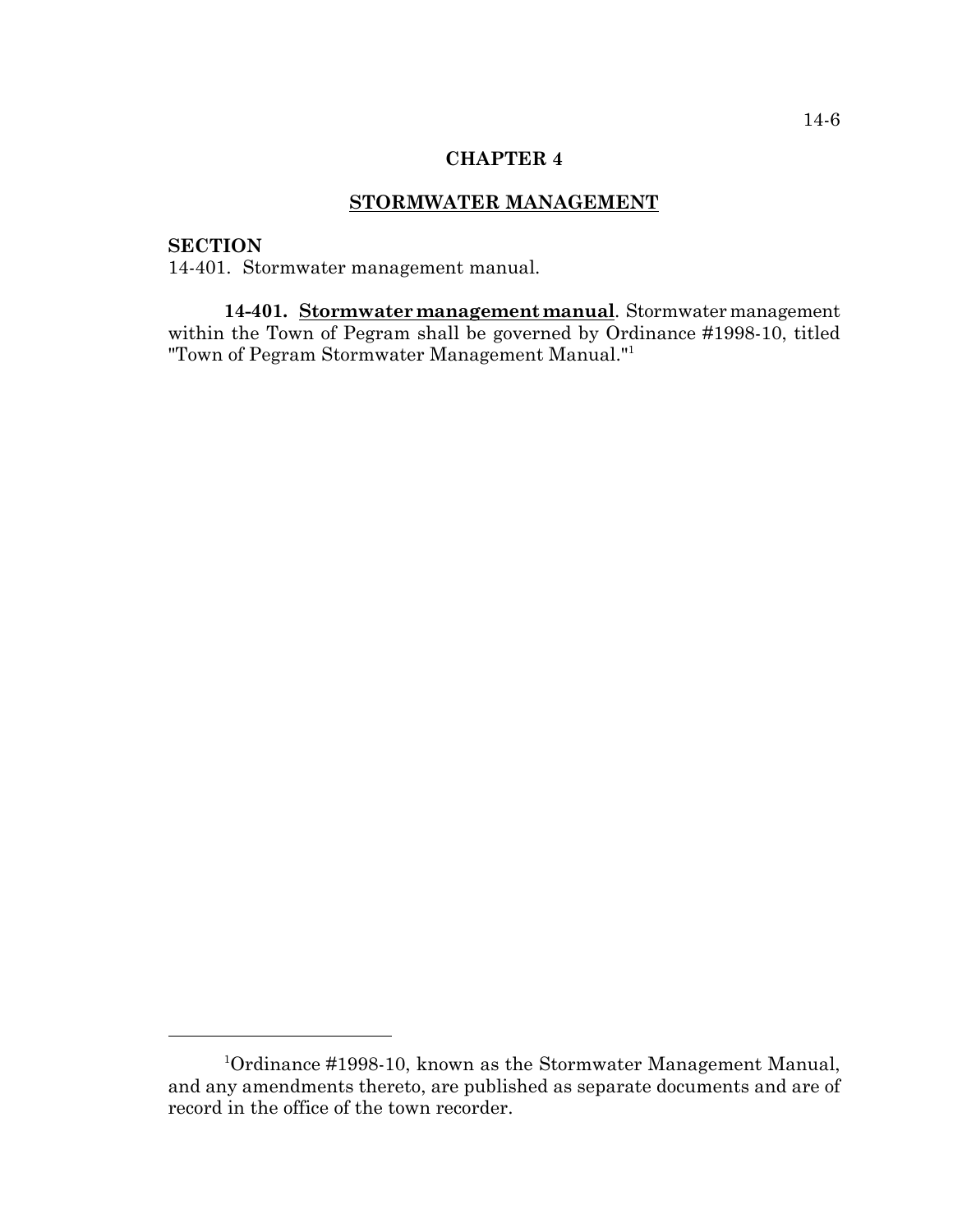## **CHAPTER 5**

## **MUNICIPAL FLOOD DAMAGE PREVENTION ORDINANCE**

#### **SECTION**

- 14-501. Statutory authorization, findings of fact, purpose and objectives.
- 14-502. Definitions.
- 14-503. General provisions.
- 14-504. Administration.
- 14-505. Provisions for flood hazard reduction.
- 14-506. Variance procedures.
- 14-507. Legal status provisions.

**14-501. Statutory authorization, findings of fact, purpose and objectives**. (1) Statutory authorization. The Legislature of the State of Tennessee has in Tennessee Code Annotated, §§ 6-2-201 and 13-7-201, et seq., delegated the responsibility to units of local government to adopt regulations designed to promote the public health, safety, and general welfare of its citizenry. Therefore, the Town of Pegram, Tennessee Board of Mayor and Aldermen ordain as follows:

(2) Findings of fact. (a) The Pegram Board of Mayor and Aldermen wishes to maintain eligibility in the National Flood Insurance Program (NFIP) and in order to do so must meet the NFIP regulations found in title 44 of the Code of Federal Regulations (C.F.R.), ch. 1, section 60.3.

(b) Areas of the Town of Pegram, Tennessee are subject to periodic inundation which could result in loss of life and property, health and safety hazards, disruption of commerce and governmental services, extraordinary public expenditures for flood protection and relief, and impairment of the tax base, all of which adversely affect the public health, safety and general welfare.

(c) Flood losses are caused by the cumulative effect of obstructions in floodplains, causing increases in flood heights and velocities; by uses in flood hazard areas which are vulnerable to floods; or construction which is inadequately elevated, floodproofed, or otherwise unprotected from flood damages.

(3) Statement of purpose. It is the purpose of this chapter to promote the public health, safety and general welfare and to minimize public and private losses due to flood conditions in specific areas. This chapter is designed to:

(a) Restrict or prohibit uses which are vulnerable to flooding or erosion hazards, or which result in damaging increases in erosion, flood heights, or velocities;

(b) Require that uses vulnerable to floods, including community facilities, be protected against flood damage at the time of initial construction;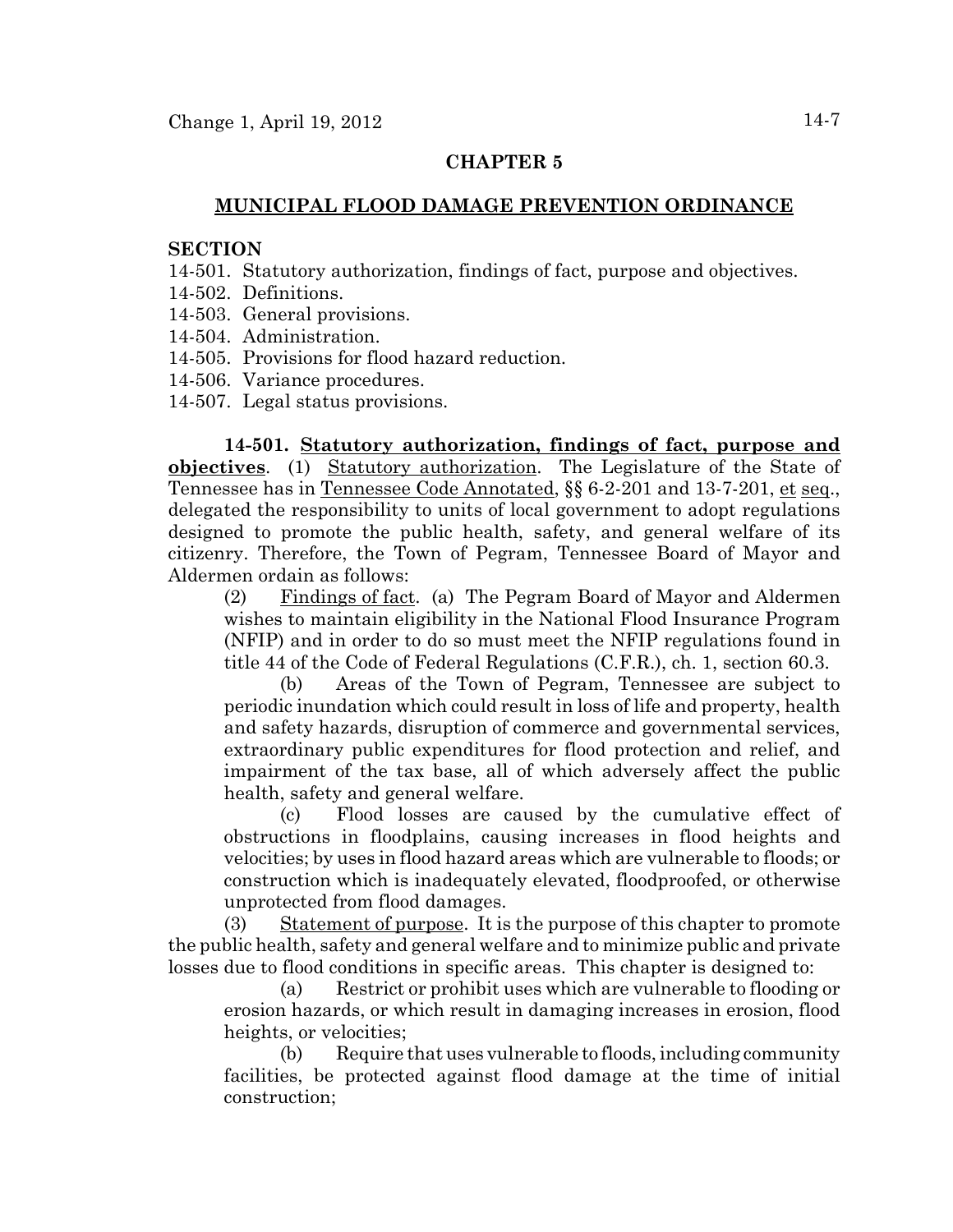(c) Control the alteration of natural floodplains, stream channels, and natural protective barriers which are involved in the accommodation of flood waters;

(d) Control filling, grading, dredging and other development which may increase flood damage or erosion;

(e) Prevent or regulate the construction of flood barriers which will unnaturally divert flood waters or which may increase flood hazards to other lands.

(4) Objectives. The objectives of this chapter are:

(a) To protect human life, health, safety and property;

(b) To minimize expenditure of public funds for costly flood control projects;

(c) To minimize the need for rescue and relief efforts associated with flooding and generally undertaken at the expense of the general public;

(d) To minimize prolonged business interruptions;

(e) To minimize damage to public facilities and utilities such as water and gas mains, electric, telephone and sewer lines, streets and bridges located in flood prone areas;

(f) To help maintain a stable tax base by providing for the sound use and development of flood prone areas to minimize blight in flood areas;

(g) To ensure that potential homebuyers are notified that property is in a flood prone area;

(h) To maintain eligibility for participation in the NFIP. (as added by Ord. #2010-82, June 2010)

**14-502. Definitions**. Unless specifically defined below, words or phrases used in this chapter shall be interpreted as to give them the meaning they have in common usage and to give this chapter its most reasonable application given its stated purpose and objectives.

(1) "Accessory structure" means a subordinate structure to the principal structure on the same lot and, for the purpose of this chapter, shall conform to the following:

(a) Accessory structures shall only be used for parking of vehicles and storage.

(b) Accessory structures shall be designed to have low flood damage potential.

Accessory structures shall be constructed and placed on the building site so as to offer the minimum resistance to the flow of flood waters.

(d) Accessory structures shall be firmly anchored to prevent flotation, collapse, and lateral movement, which otherwise may result in damage to other structures.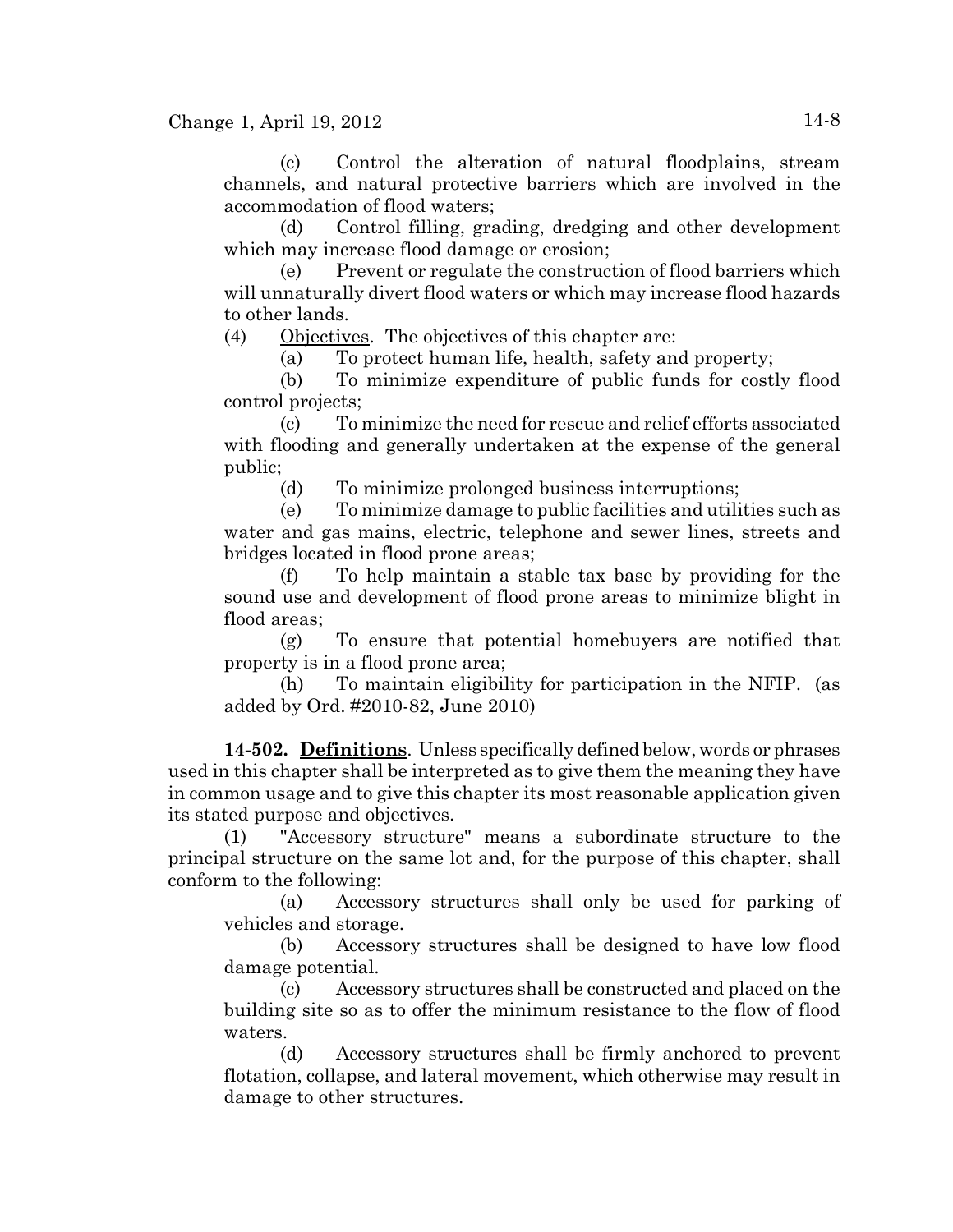(e) Utilities and service facilities such as electrical and heating equipment shall be elevated or otherwise protected from intrusion of flood waters.

(2) "Act" means the applicable federal statutes authorizing the National Flood Insurance Program, including the National Flood Insurance Act of 1968, as amended, and the Flood Disaster Protection Act of 1973, as amended, at 42 U.S.C. 4001, et seq.

(3) "Addition (to an existing building)" means any walled and roofed expansion to the perimeter or height of a building.

(4) "Appeal" means a request for a review of the local enforcement officer's interpretation of any provision of this chapter or a request for a variance.

(5) "Area of shallow flooding" means a designated AO or AH Zone on a community's Flood Insurance Rate Map (FIRM) with one percent (1%) or greater annual chance of flooding to an average depth of one to three feet (1' - 3') where a clearly defined channel does not exist, where the path of flooding is unpredictable and indeterminate; and where velocity flow may be evident. Such flooding is characterized by ponding or sheet flow.

(6) "Area of special flood-related erosion hazard" is the land within a community which is most likely to be subject to severe flood-related erosion losses. The area may be designated as Zone E on the Flood Hazard Boundary Map (FHBM). After the detailed evaluation of the special flood-related erosion hazard area in preparation for publication of the FIRM, Zone E may be further refined.

(7) "Area of special flood hazard." See "special flood hazard area."

(8) "Base flood" means the flood having a one percent (1%) chance of being equaled or exceeded in any given year. This term is also referred to as the 100-year flood or the one percent (1%) annual chance flood.

(9) "Basement" means any portion of a building having its floor subgrade (below ground level) on all sides.

(10) "Breakaway wall" means a wall that is not part of the structural support of the building and is intended through its design and construction to collapse under specific lateral loading forces, without causing damage to the elevated portion of the building or supporting foundation system.

(11) "Building." See "structure."

(12) "Development" means any man-made change to improved or unimproved real estate, including, but not limited to, buildings or other structures, mining, dredging, filling, grading, paving, excavating, drilling operations, or storage of equipment or materials.

(13) "Elevated building" means a non-basement building built to have the lowest floor of the lowest enclosed area elevated above the ground level by means of solid foundation perimeter walls with openings sufficient to facilitate the unimpeded movement of floodwater, pilings, columns, piers, or shear walls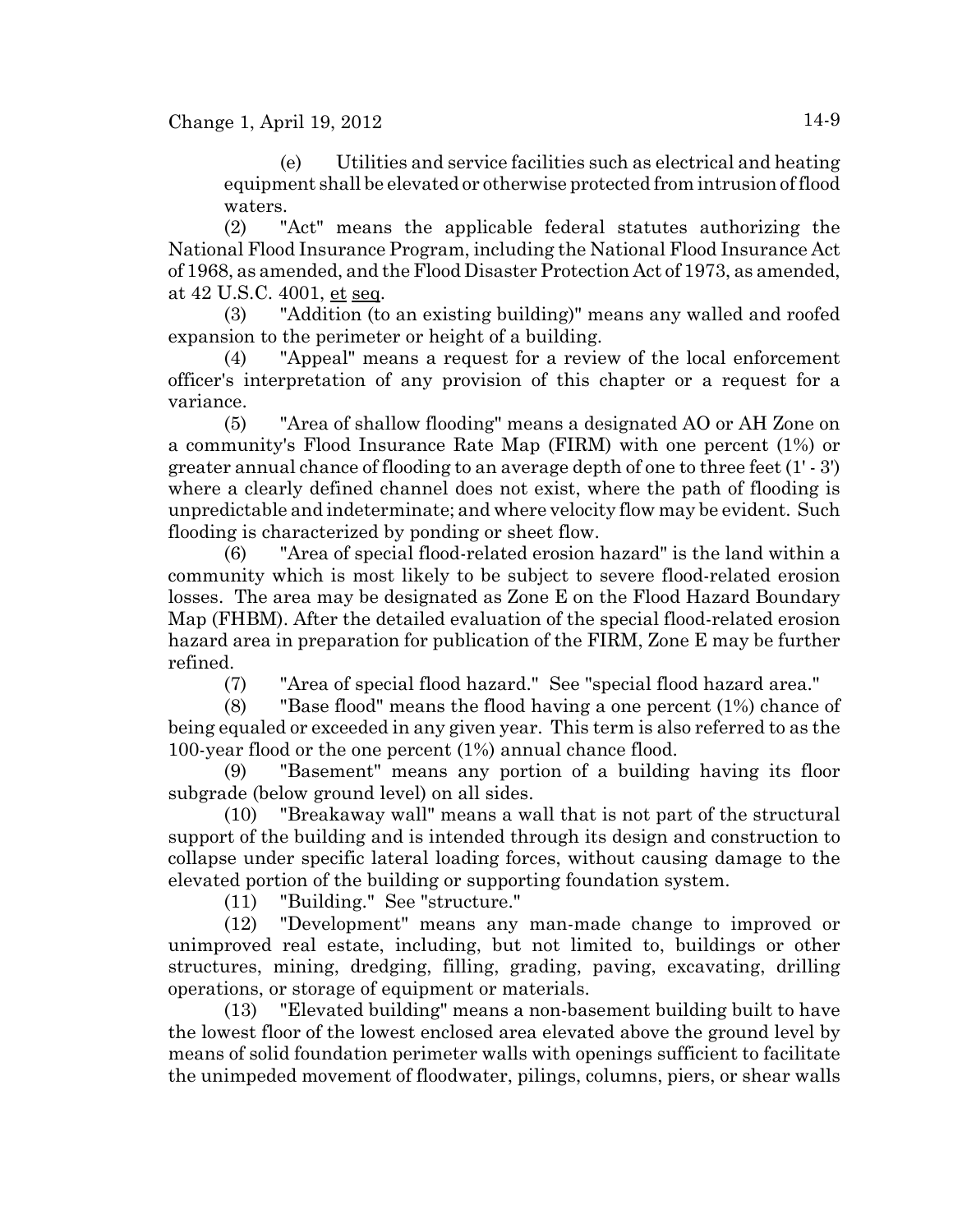adequately anchored so as not to impair the structural integrity of the building during a base flood event.

(14) "Emergency flood insurance program" or "emergency program" means the program as implemented on an emergency basis in accordance with section 1336 of the Act. It is intended as a program to provide a first layer amount of insurance on all insurable structures before the effective date of the initial FIRM.

(15) "Erosion" means the process of the gradual wearing away of land masses. This peril is not per se covered under the program.

(16) "Exception" means a waiver from the provisions of this chapter which relieves the applicant from the requirements of a rule, regulation, order or other determination made or issued pursuant to this chapter.

(17) "Existing construction" means any structure for which the "start of construction" commenced before the effective date of the initial floodplain management code or ordinance adopted by the community as a basis for that community's participation in the NFIP.

(18) "Existing manufactured home park or subdivision" means a manufactured home park or subdivision for which the construction of facilities for servicing the lots on which the manufactured homes are to be affixed (including, at a minimum, the installation of utilities, the construction of streets, final site grading or the pouring of concrete pads) is completed before the effective date of the first floodplain management code or ordinance adopted by the community as a basis for that community's participation in the NFIP.

(19) "Existing structures," see "existing construction."

(20) "Expansion to an existing manufactured home park or subdivision" means the preparation of additional sites by the construction of facilities for servicing the lots on which the manufactured homes are to be affixed (including the installation of utilities, the construction of streets, and either final site grading or the pouring of concrete pads).

(21) "Flood" or "flooding" means a general and temporary condition of partial or complete inundation of normally dry land areas from:

(a) The overflow of inland or tidal waters.

(b) The unusual and rapid accumulation or runoff of surface waters from any source.

(22) "Flood elevation determination" means a determination by the Federal Emergency Management Agency (FEMA) of the water surface elevations of the base flood, that is, the flood level that has a one percent (1%) or greater chance of occurrence in any given year.

(23) "Flood elevation study" means an examination, evaluation and determination of flood hazards and, if appropriate, corresponding water surface elevations, or an examination, evaluation and determination of mudslide (i.e., mudflow) or flood-related erosion hazards.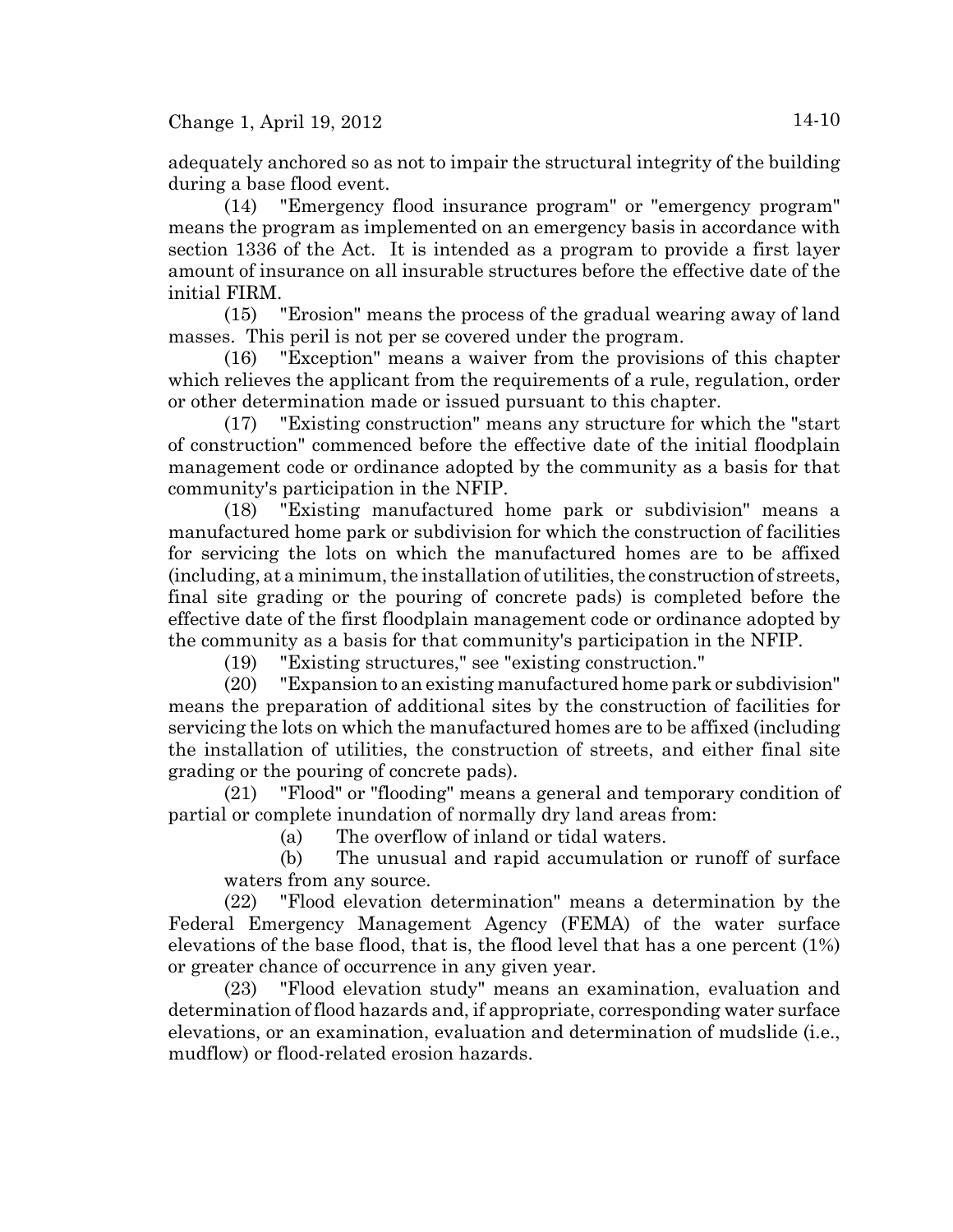(24) "Flood Hazard Boundary Map (FHBM)" means an official map of a community, issued by FEMA, where the boundaries of certain special flood hazard areas have been designated as Zone A.

(25) "Flood Insurance Rate Map (FIRM)" means an official map of a community, issued by FEMA, delineating the areas of special flood hazard or the risk premium zones applicable to the community.

(26) "Flood insurance study" is the official report provided by FEMA, evaluating flood hazards and containing flood profiles and water surface elevation of the base flood.

(27) "Floodplain" or "flood prone area" means any land area susceptible to being inundated by water from any source (see definition of "flood" or "flooding").

(28) "Floodplain management" means the operation of an overall program of corrective and preventive measures for reducing flood damage, including but not limited to emergency preparedness plans, flood control works and floodplain management regulations.

(29) "Flood protection system" means those physical structural works for which funds have been authorized, appropriated, and expended and which have been constructed specifically to modify flooding in order to reduce the extent of the area within a community subject to a "special flood hazard" and the extent of the depths of associated flooding. Such a system typically includes hurricane tidal barriers, dams, reservoirs, levees or dikes. These specialized flood modifying works are those constructed in conformance with sound engineering standards.

(30) "Floodproofing" means any combination of structural and nonstructural additions, changes, or adjustments to structures which reduce or eliminate flood damage to real estate or improved real property, water and sanitary facilities, and structures and their contents.

(31) "Flood-related erosion" means the collapse or subsidence of land along the shore of a lake or other body of water as a result of undermining caused by waves or currents of water exceeding anticipated cyclical levels or suddenly caused by an unusually high water level in a natural body of water, accompanied by a severe storm, or by an unanticipated force of nature, such as a flash flood, or by some similarly unusual and unforeseeable event which results in flooding.

(32) "Flood-related erosion area" or "flood-related erosion prone area" means a land area adjoining the shore of a lake or other body of water, which due to the composition of the shoreline or bank and high water levels or wind-driven currents is likely to suffer flood-related erosion damage.

(33) "Flood-related erosion area management" means the operation of an overall program of corrective and preventive measures for reducing flood-related erosion damage, including, but not limited to, emergency preparedness plans, flood-related erosion control works and floodplain management regulations.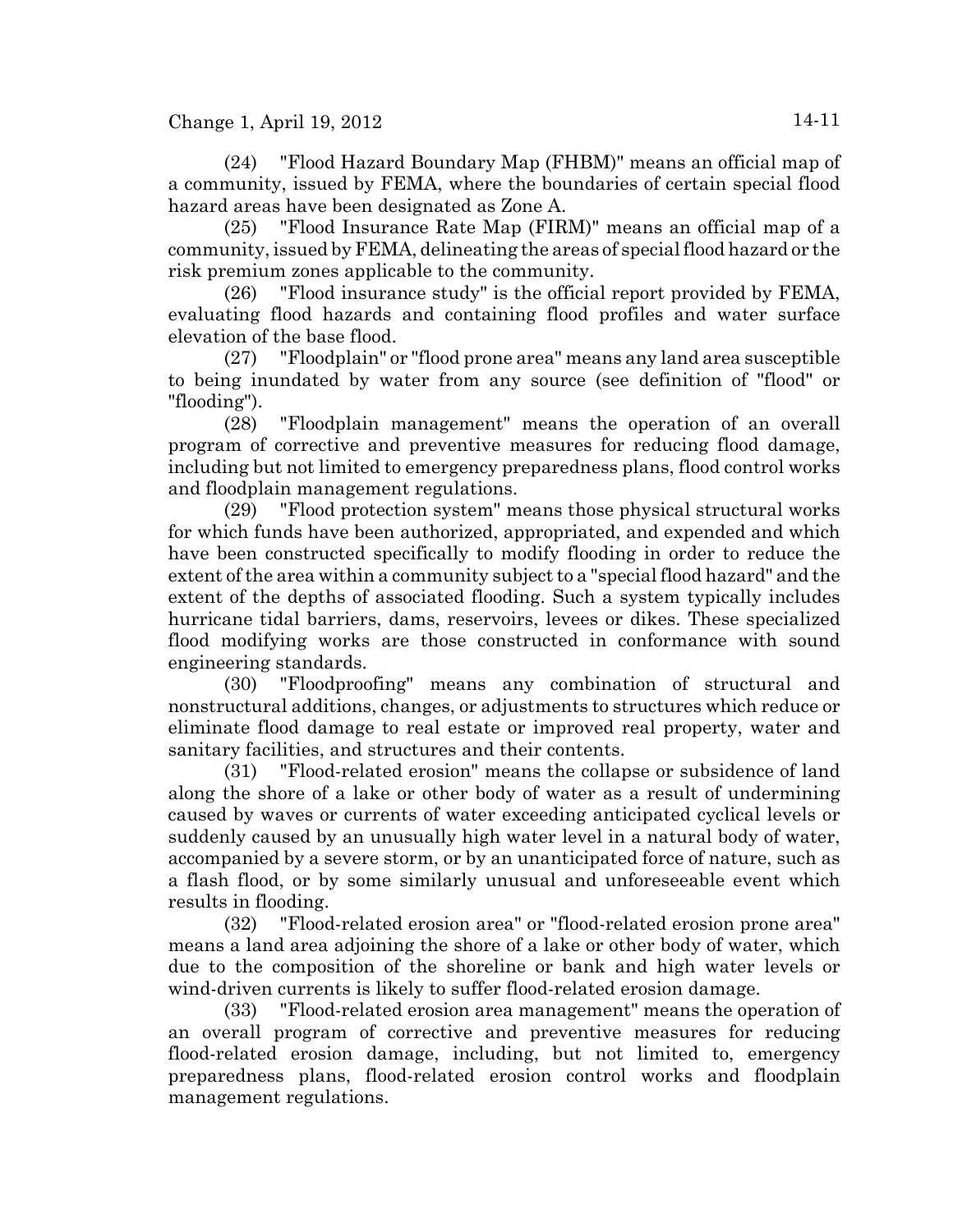(34) "Floodway" means the channel of a river or other watercourse and the adjacent land areas that must be reserved in order to discharge the base flood without cumulatively increasing the water surface elevation more than a designated height.

(35) "Floor" means the top of the surface of an enclosed area in a building, including a basement, but does not include the floor of a garage used solely for parking vehicles.

(36) "Freeboard" means a factor of safety usually expressed in feet above a flood level for purposes of floodplain management. "Freeboard" tends to compensate for the many unknown factors that could contribute to flood heights greater than the height calculated for a selected size flood and floodway conditions, such as wave action, blockage of bridge or culvert openings, and the hydrological effect of urbanization of the watershed.

(37) "Functionally dependent use" means a use which cannot perform its intended purpose unless it is located or carried out in close proximity to water. The term includes only docking facilities, port facilities that are necessary for the loading and unloading of cargo or passengers, and ship building and ship repair facilities, but does not include long-term storage or related manufacturing facilities.

(38) "Highest adjacent grade" means the highest natural elevation of the ground surface, prior to construction, adjacent to the proposed walls of a structure.

(39) "Historic structure" means any structure that is:

(a) Listed individually in the National Register of Historic Places (a listing maintained by the U.S. Department of Interior) or preliminarily determined by the Secretary of the Interior as meeting the requirements for individual listing on the National Register;

(b) Certified or preliminarily determined by the Secretary of the Interior as contributing to the historical significance of a registered historic district or a district preliminarily determined by the Secretary to qualify as a registered historic district;

(c) Individually listed on the Tennessee inventory of historic places and determined as eligible by states with historic preservation programs which have been approved by the Secretary of the Interior; or

(d) Individually listed on the Town of Pegram, Tennessee inventory of historic places and determined as eligible by communities with historic preservation programs that have been certified either:

(i) By the approved Tennessee program as determined by the Secretary of the Interior; or

(ii) Directly by the Secretary of the Interior.

(40) "Levee" means a man-made structure, usually an earthen embankment, designed and constructed in accordance with sound engineering practices to contain, control or divert the flow of water so as to provide protection from temporary flooding.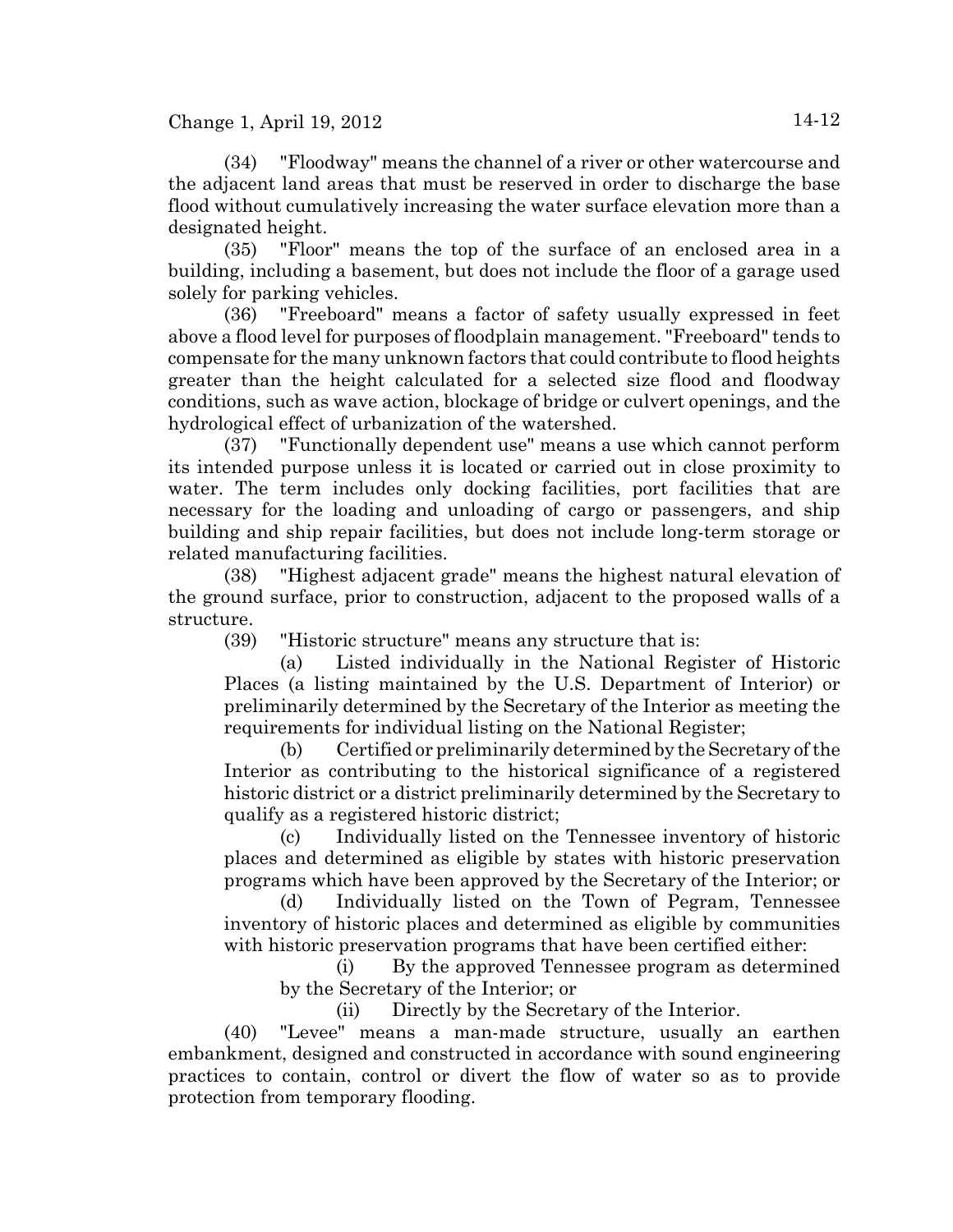(41) "Levee system" means a flood protection system which consists of a levee, or levees, and associated structures, such as closure and drainage devices, which are constructed and operated in accordance with sound engineering practices.

(42) "Lowest floor" means the lowest floor of the lowest enclosed area, including a basement. An unfinished or flood resistant enclosure used solely for parking of vehicles, building access or storage in an area other than a basement area is not considered a building's lowest floor; provided that such enclosure is not built so as to render the structure in violation of the applicable non-elevation design requirements of this chapter.

(43) "Manufactured home" means a structure, transportable in one (1) or more sections, which is built on a permanent chassis and designed for use with or without a permanent foundation when attached to the required utilities. The term "manufactured home" does not include a "recreational vehicle."

(44) "Manufactured home park or subdivision" means a parcel (or contiguous parcels) of land divided into two (2) or more manufactured home lots for rent or sale.

(45) "Map" means the Flood Hazard Boundary Map (FHBM) or the Flood Insurance Rate Map (FIRM) for a community issued by FEMA.

(46) "Mean-sea-level" means the average height of the sea for all stages of the tide. It is used as a reference for establishing various elevations within the floodplain. For the purposes of this chapter, the term is synonymous with the National Geodetic Vertical Datum (NGVD) of 1929, the North American Vertical Datum (NAVD) of 1988, or other datum, to which base flood elevations shown on a community's flood insurance rate map are referenced.

(47) "National Geodetic Vertical Datum (NGVD)" as corrected in 1929, means a vertical control used as a reference for establishing varying elevations within the floodplain.

(48) "New construction" means any structure for which the "start of construction" commenced on or after the effective date of the initial floodplain management code or ordinance adopted by the community as a basis for participation in the NFIP and includes any subsequent improvements to such structure.

(49) "New manufactured home park or subdivision" means a manufactured home park or subdivision for which the construction of facilities for servicing the lots on which the manufactured homes are to be affixed (including at a minimum, the installation of utilities, the construction of streets, and either final site grading or the pouring of concrete pads) is completed on or after the effective date of this chapter or the effective date of the initial floodplain management code or ordinance and includes any subsequent improvements to such structure.

(50) "North American Vertical Datum (NAVD)" as corrected in 1988, means a vertical control used as a reference for establishing varying elevations within the floodplain.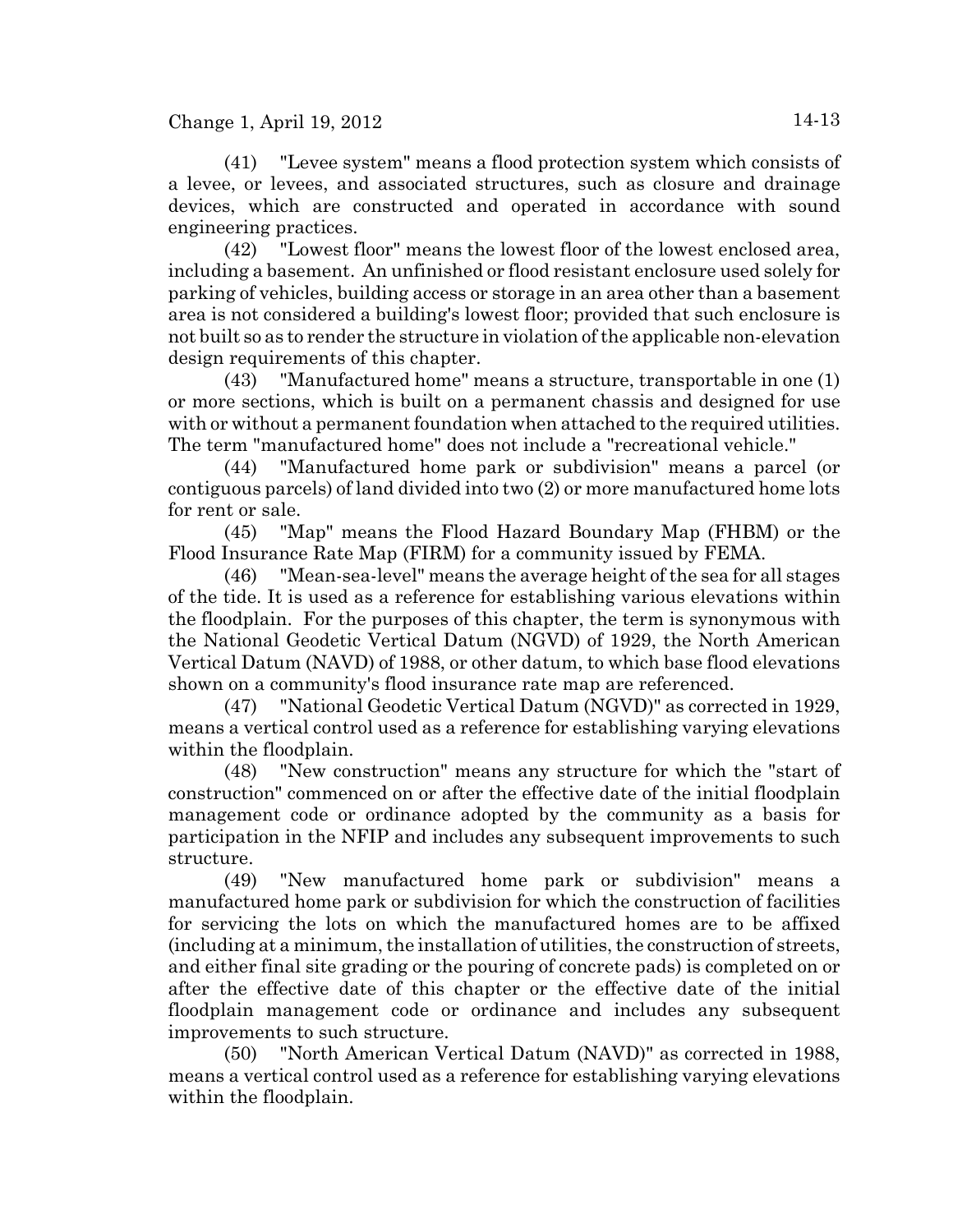(51) "100-year flood," see "base flood."

(52) "Person" includes any individual or group of individuals, corporation, partnership, association, or any other entity, including state and local governments and agencies.

(53) "Reasonably safe from flooding" means base flood waters will not inundate the land or damage structures and any subsurface waters related to the base flood will not damage existing or proposed structures.

(54) "Recreational vehicle" means a vehicle which is:

(a) Built on a single chassis;

(b) Four hundred (400) square feet or less when measured at the largest horizontal projection;

(c) Designed to be self-propelled or permanently towable by a light duty truck;

(d) Designed primarily not for use as a permanent dwelling but as temporary living quarters for recreational, camping, travel, or seasonal use.

(55) "Regulatory floodway" means the channel of a river or other watercourse and the adjacent land areas that must be reserved in order to discharge the base flood without cumulatively increasing the water surface elevation more than a designated height.

(56) "Riverine" means relating to, formed by, or resembling a river (including tributaries), stream, brook, etc.

(57) "Special flood hazard area" means the land in the floodplain within a community subject to a one percent (1%) or greater chance of flooding in any given year. The area may be designated as Zone A on the FHBM. After detailed ratemaking has been completed in preparation for publication of the FIRM, Zone A usually is refined into Zones A, AO, AH, A1-30, AE or A99.

(58) "Special hazard area" means an area having special flood, mudslide (i.e., mudflow) and/or flood-related erosion hazards, and shown on an FHBM or FIRM as Zone A, AO, A1-30, AE, A99, or AH.

(59) "Start of construction" includes substantial improvement, and means the date the building permit was issued, provided the actual start of construction, repair, reconstruction, rehabilitation, addition, placement, or other improvement was within one hundred eighty (180) days of the permit date. The actual start means either the first placement of permanent construction of a structure (including a manufactured home) on a site, such as the pouring of slabs or footings, the installation of piles, the construction of columns, or any work beyond the stage of excavation; and includes the placement of a manufactured home on a foundation. Permanent construction does not include initial land preparation, such as clearing, grading and filling; nor does it include the installation of streets and/or walkways; nor does it include excavation for a basement, footings, piers, or foundations or the erection of temporary forms; nor does it include the installation on the property of accessory buildings, such as garages or sheds, not occupied as dwelling units or not part of the main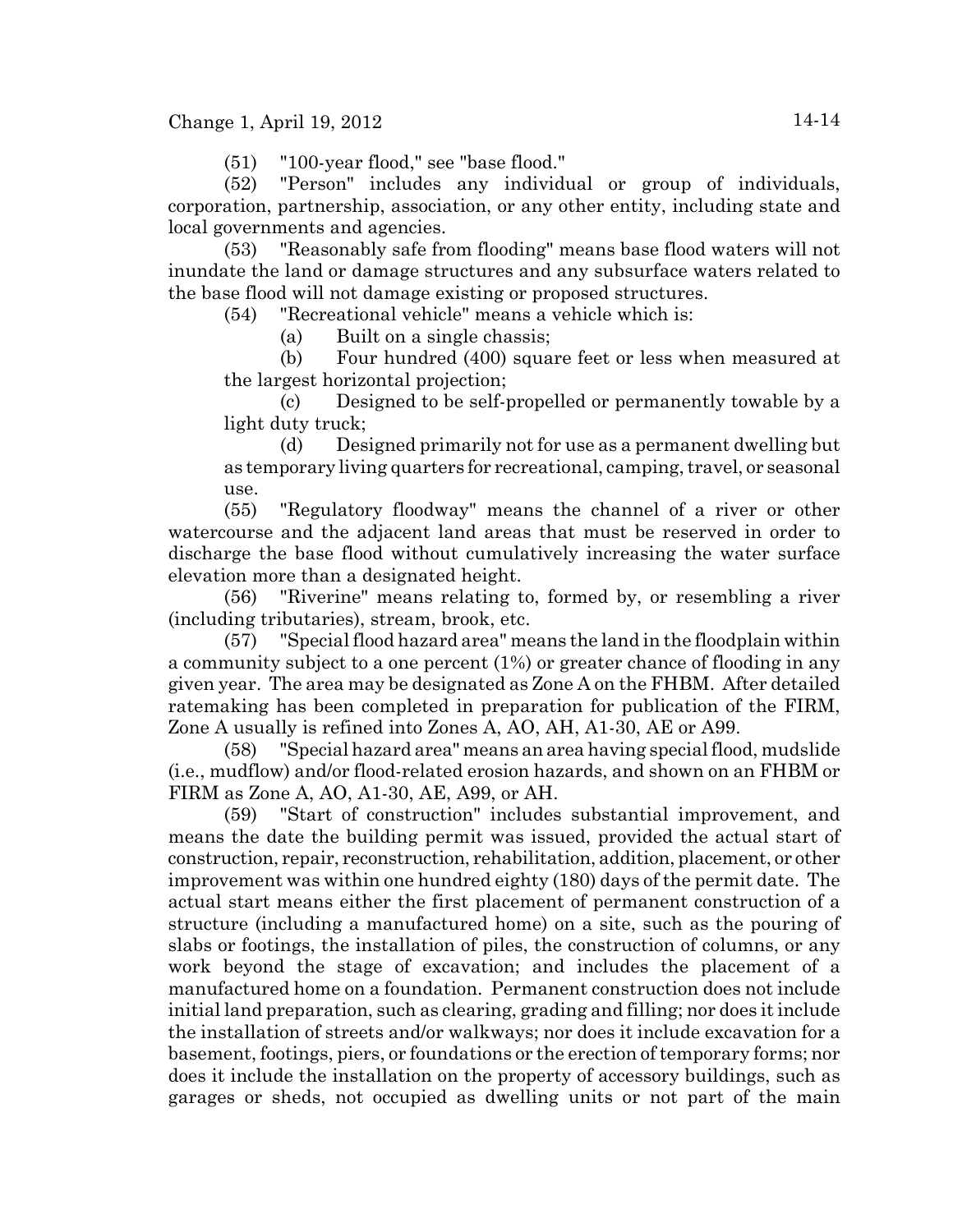structure. For a substantial improvement, the actual start of construction means the first alteration of any wall, ceiling, floor, or other structural part of a building, whether or not that alteration affects the external dimensions of the building.

(60) "State coordinating agency" means the Tennessee Department of Economic and Community Development's Local Planning Assistance Office, as designated by the Governor of the State of Tennessee at the request of FEMA to assist in the implementation of the NFIP for the state.

(61) "Structure," for purposes of this chapter, means a walled and roofed building, including a gas or liquid storage tank, that is principally above ground, as well as a manufactured home.

(62) "Substantial damage" means damage of any origin sustained by a structure whereby the cost of restoring the structure to its before damaged condition would equal or exceed fifty percent (50%) of the market value of the structure before the damage occurred.

(63) "Substantial improvement" means any reconstruction, rehabilitation, addition, alteration or other improvement of a structure in which the cost equals or exceeds fifty percent (50%) of the market value of the structure before the "start of construction" of the initial improvement. This term includes structures which have incurred "substantial damage," regardless of the actual repair work performed. The market value of the structure should be:

(a) The appraised value of the structure prior to the start of the initial improvement; or

(b) In the case of substantial damage, the value of the structure prior to the damage occurring.

The term does not, however, include either:

(a) Any project for improvement of a structure to correct existing violations of state or local health, sanitary, or safety code specifications which have been pre-identified by the local code enforcement official and which are the minimum necessary to assure safe living conditions and not solely triggered by an improvement or repair project; or

(b) Any alteration of a "historic structure," provided that the alteration will not preclude the structure's continued designation as a "historic structure."

(64) "Substantially improved existing manufactured home parks or subdivisions" means the repair, reconstruction, rehabilitation or improvement of the streets, utilities and pads equals or exceeds fifty percent (50%) of the value of the streets, utilities and pads before the repair, reconstruction or improvement commenced.

(65) "Variance" is a grant of relief from the requirements of this chapter.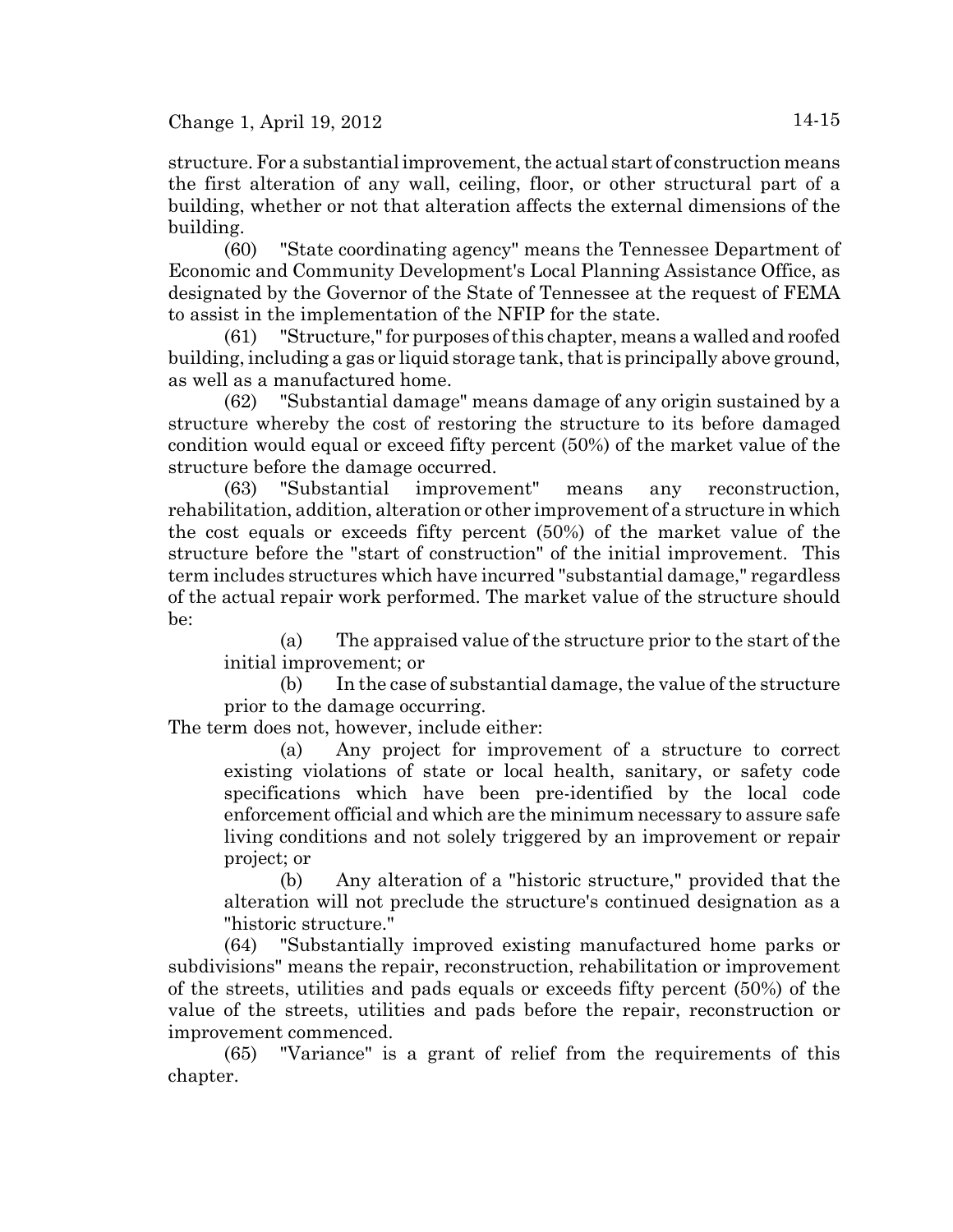Change 2, October 27, 2016 14-16

(66) "Violation" means the failure of a structure or other development to be fully compliant with the community's floodplain management regulations. A structure or other development without the elevation certificate, other certification, or other evidence of compliance required in this chapter is presumed to be in violation until such time as that documentation is provided.

(67) "Water surface elevation" means the height, in relation to the National Geodetic Vertical Datum (NGVD) of 1929, the North American Vertical Datum (NAVD) of 1988, or other datum, where specified, of floods of various magnitudes and frequencies in the floodplains of riverine areas. (as added by Ord. #2010-82, June 2010)

**14-503. General provisions**. (1) Application. This chapter applies to all areas within the incorporated area of the Town of Pegram, Tennessee.

(2) Basis for establishing the areas of special flood hazard. The areas of special flood hazard identified on the Town of Pegram, Tennessee, as identified by FEMA, and in its Flood Insurance Study (FIS) and Flood Insurance Rate Map (FIRM), Community Panel Numbers 47021C0239E, 47021C0302E, 47021C0304E, 47021C0306E, 47021C0308E, 47021CIND0B, effective date December 22, 2016, as amended or revised, along with all supporting technical data, are adopted by reference and declared to be a part of this chapter. These areas are incorporated into the Official Zoning Map of Pegram, Tennessee.

(3) Requirement for development permit. A development permit is required in conformity with this chapter prior to the commencement of any development activities.

(4) Compliance. No land, structure or use shall hereafter be located, extended, converted or structurally altered without full compliance with the terms of this chapter and other applicable regulations.

(5) Abrogation and greater restrictions. This chapter is not intended to repeal, abrogate, or impair any existing easements, covenants or deed restrictions. However, where this chapter conflicts or overlaps with another regulatory instrument, whichever imposes the more stringent restrictions shall prevail.

(6) Interpretation. In the interpretation and application of this chapter, all provisions are:

(a) Considered as minimum requirements;

(b) Liberally construed in favor of the governing body; and

(c) Deemed neither to limit nor repeal any other powers granted under Tennessee statutes.

(7) Warning and disclaimer of liability. The degree of flood protection required by this chapter is considered reasonable for regulatory purposes and is based on scientific and engineering considerations. Larger floods can and will occur on rare occasions. Flood heights may be increased by man-made or natural causes. This chapter does not imply that land outside the areas of special flood hazard or uses permitted within such areas will be free from flooding or flood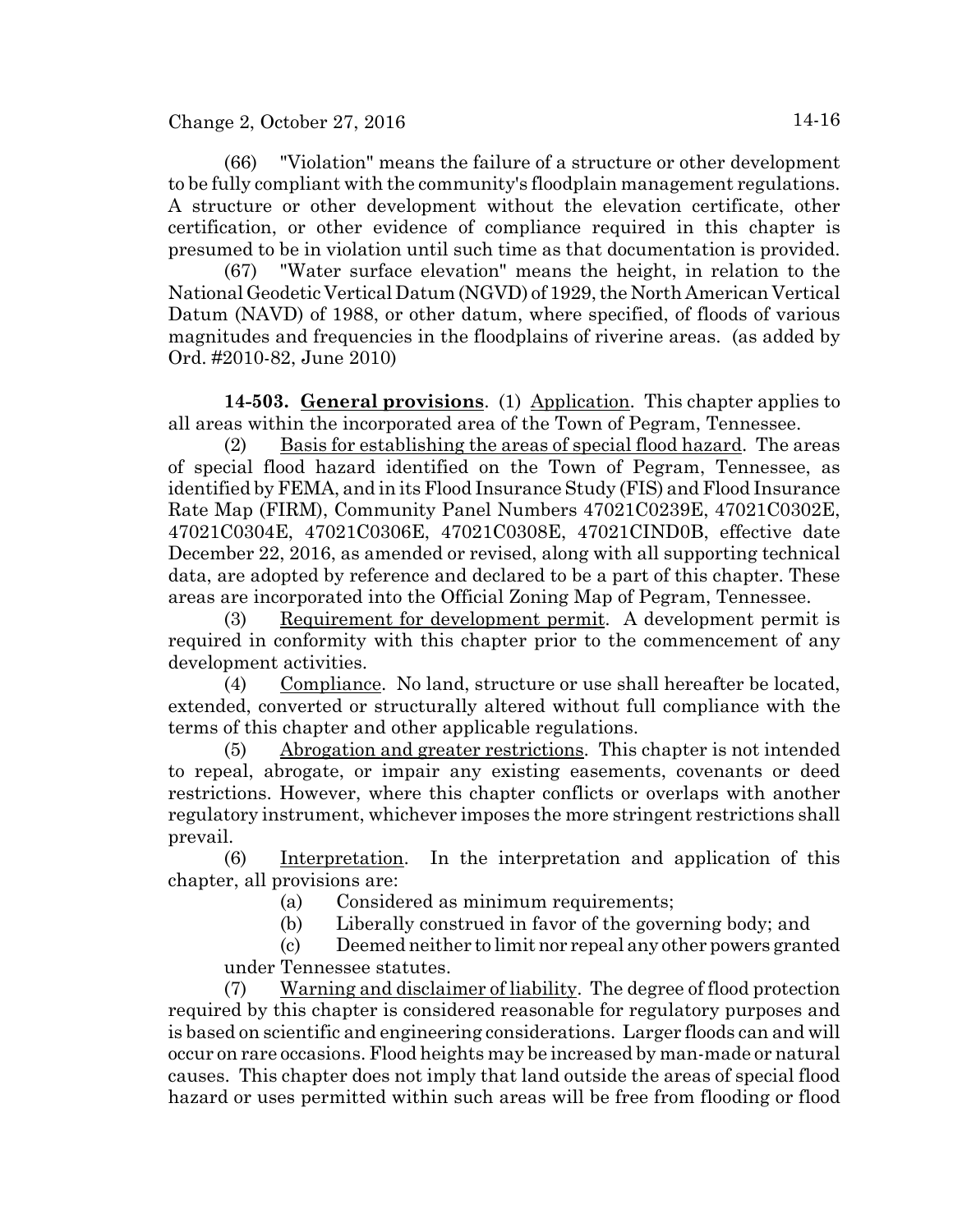damages. This chapter shall not create liability on the part of the Town of Pegram, Tennessee, or by any officer or employee thereof for any flood damages that result from reliance on this chapter or any administrative decision lawfully made hereunder.

(8) Penalties for violation. Violation of the provisions of this chapter or failure to comply with any of its requirements, including violation of conditions and safeguards established in connection with grants of variance, shall constitute a misdemeanor punishable as other misdemeanors as provided by law. Any person who violates this chapter or fails to comply with any of its requirements shall, upon adjudication therefore, be fined as prescribed by Tennessee statutes, and in addition, shall pay all costs and expenses involved in the case. Each day such violation continues shall be considered a separate offense. Nothing herein contained shall prevent the Town of Pegram, Tennessee, from taking such other lawful actions to prevent or remedy any violation. (as added by Ord. #2010-82, June 2010, and amended by Ord. #2016-114, Oct. 2016)

**14-504. Administration**. (1) Designation of administrator. The building official is hereby appointed as the administrator to implement the provisions of this chapter.

(2) Permit procedures. Application for a development permit shall be made to the administrator on forms furnished by the governing body through the town recorder or other designee prior to any development activities. The development permit may include, but is not limited to the following: plans in duplicate drawn to scale and showing the nature, location, dimensions, and elevations of the area(s) in question; existing or proposed structures, earthen fill placement, storage of materials or equipment, and drainage facilities. Specifically, the following information is required:

> (a) Application stage. (i) Elevation in relation to mean-sea-level of the proposed lowest floor, including basement, of all buildings where base flood elevations are available, or to certain height above the highest adjacent grade when applicable under this chapter.

> (ii) Elevation in relation to mean-sea-level to which any nonresidential building will be floodproofed where base flood elevations are available, or to certain height above the highest adjacent grade when applicable under this chapter.

> (iii) A FEMA floodproofing certificate from a Tennessee registered professional engineer or architect that the proposed nonresidential floodproofed building will meet the floodproofing criteria in § 14-505(1) and (2).

> (iv) Description of the extent to which any watercourse will be altered or relocated as a result of proposed development.

(b) Construction stage. Within AE Zones, where base flood elevation data is available, any lowest floor certification made relative to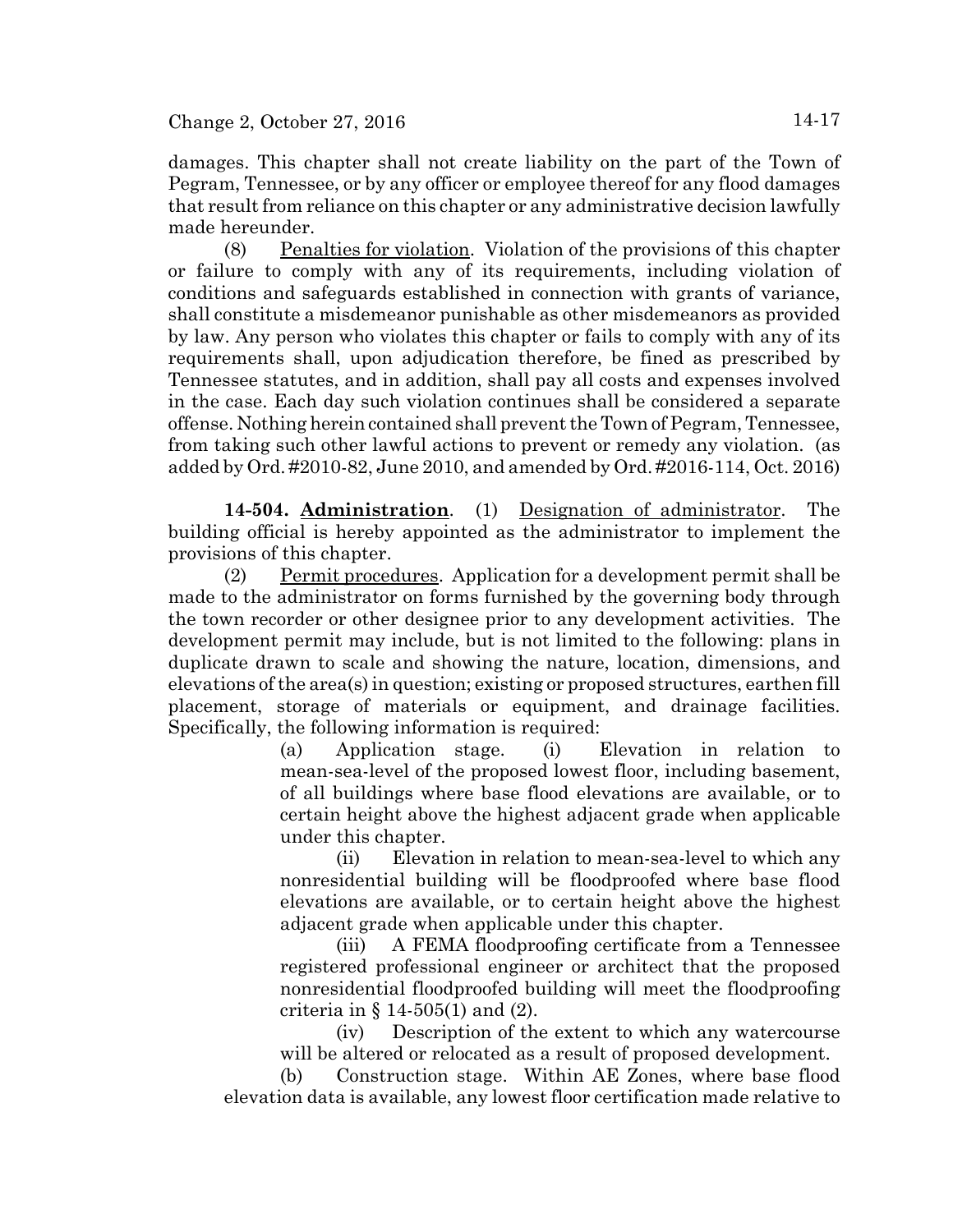mean-sea-level shall be prepared by or under the direct supervision of a Tennessee registered land surveyor and certified by same. The administrator shall record the elevation of the lowest floor on the development permit. When floodproofing is utilized for a nonresidential building, said certification shall be prepared by or under the direct supervision of a Tennessee registered professional engineer or architect and certified by same.

Within approximate A Zones, where base flood elevation data is not available, the elevation of the lowest floor shall be determined as the measurement of the lowest floor of the building relative to the highest adjacent grade. The administrator shall record the elevation of the lowest floor on the development permit. When floodproofing is utilized for a nonresidential building, said certification shall be prepared by or under the direct supervision of a Tennessee registered professional engineer or architect and certified by same.

For all new construction and substantial improvements, the permit holder shall provide to the administrator an as-built certification of the lowest floor elevation or floodproofing level upon the completion of the lowest floor or floodproofing.

Any work undertaken prior to submission of the certification shall be at the permit holder's risk. The administrator shall review the above-referenced certification data. Deficiencies detected by such review shall be corrected by the permit holder immediately and prior to further work being allowed to proceed. Failure to submit the certification or failure to make said corrections required hereby shall be cause to issue a stop-work order for the project.

(3) Duties and responsibilities of the administrator. Duties of the administrator include, but are not limited to, the following:

(a) Review all development permits to assure that the permit requirements of this chapter have been satisfied, and that proposed building sites are reasonably safe from flooding.

(b) Review proposed development to assure that all necessary permits have been received from those governmental agencies from which approval is required by federal or state law, including section 404 of the Federal Water Pollution Control Act Amendments of 1972, 33 U.S.C. 1334.

(c) Notify adjacent communities and the Tennessee Department of Economic and Community Development Local Planning Assistance Office prior to any alteration or relocation of a watercourse and submit evidence of such notification to FEMA.

(d) For any altered or relocated watercourse, submit engineering data/analysis within six (6) months to FEMA to ensure accuracy of community FIRMs through the letter of map revision process.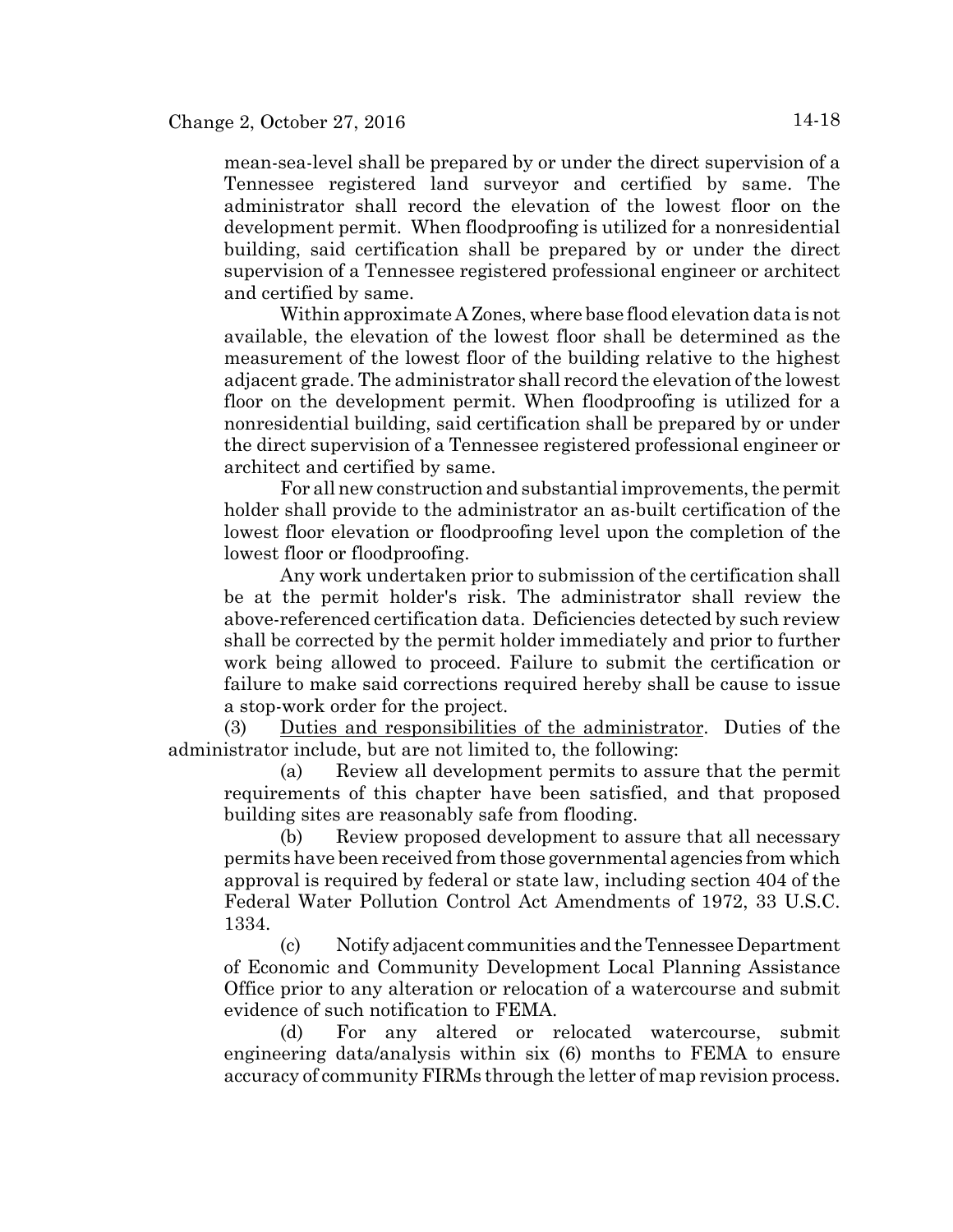(e) Assure that the flood carrying capacity within an altered or relocated portion of any watercourse is maintained.

(f) Record the actual elevation, in relation to mean-sea-level or the highest adjacent grade, where applicable, of the lowest floor (including basement) of all new and substantially improved buildings, in accordance with § 14-504(2).

(g) Record the actual elevation, in relation to mean-sea-level or the highest adjacent grade, where applicable, to which the new and substantially improved buildings have been floodproofed, in accordance with § 14-504(2).

(h) When floodproofing is utilized for a nonresidential structure, obtain certification of design criteria from a Tennessee registered professional engineer or architect, in accordance with § 14-504(2).

(i) Where interpretation is needed as to the exact location of boundaries of the areas of special flood hazard (for example, where there appears to be a conflict between a mapped boundary and actual field conditions), make the necessary interpretation. Any person contesting the location of the boundary is afforded a reasonable opportunity to appeal the interpretation as provided in this chapter.

(j) When base flood elevation data and floodway data have not been provided by FEMA, obtain, review, and reasonably utilize any base flood elevation and floodway data available from federal, state, or other sources, including data developed as a result of these regulations, as criteria for requiring that new construction, substantial improvements, or other development in Zone A, on the Town of Pegram, Tennessee, Tennessee FIRM meet the requirements of this chapter.

(k) Within unnumbered A Zones, where base flood elevations have not been established and where alternative data is not available, require the lowest floor of a building to be elevated or floodproofed to a level of at least four feet (4') above the highest adjacent grade as defined in this chapter. All applicable data including the highest adjacent grade elevation and the elevations of the lowest floor of floodproofing are recorded as set forth in § 14-504(2).

(l) Maintain all records pertaining to the provisions of this chapter in the office of the administrator in a manner such that the records remain open for public inspection. Permits issued under the provisions of this chapter are maintained in a separate file or marked for expedited retrieval within combined files. (as added by Ord. #2010-82, June 2010)

**14-505. Provisions for flood hazard reduction**. (1) General standards. In all areas of special flood hazard, the following provisions are required: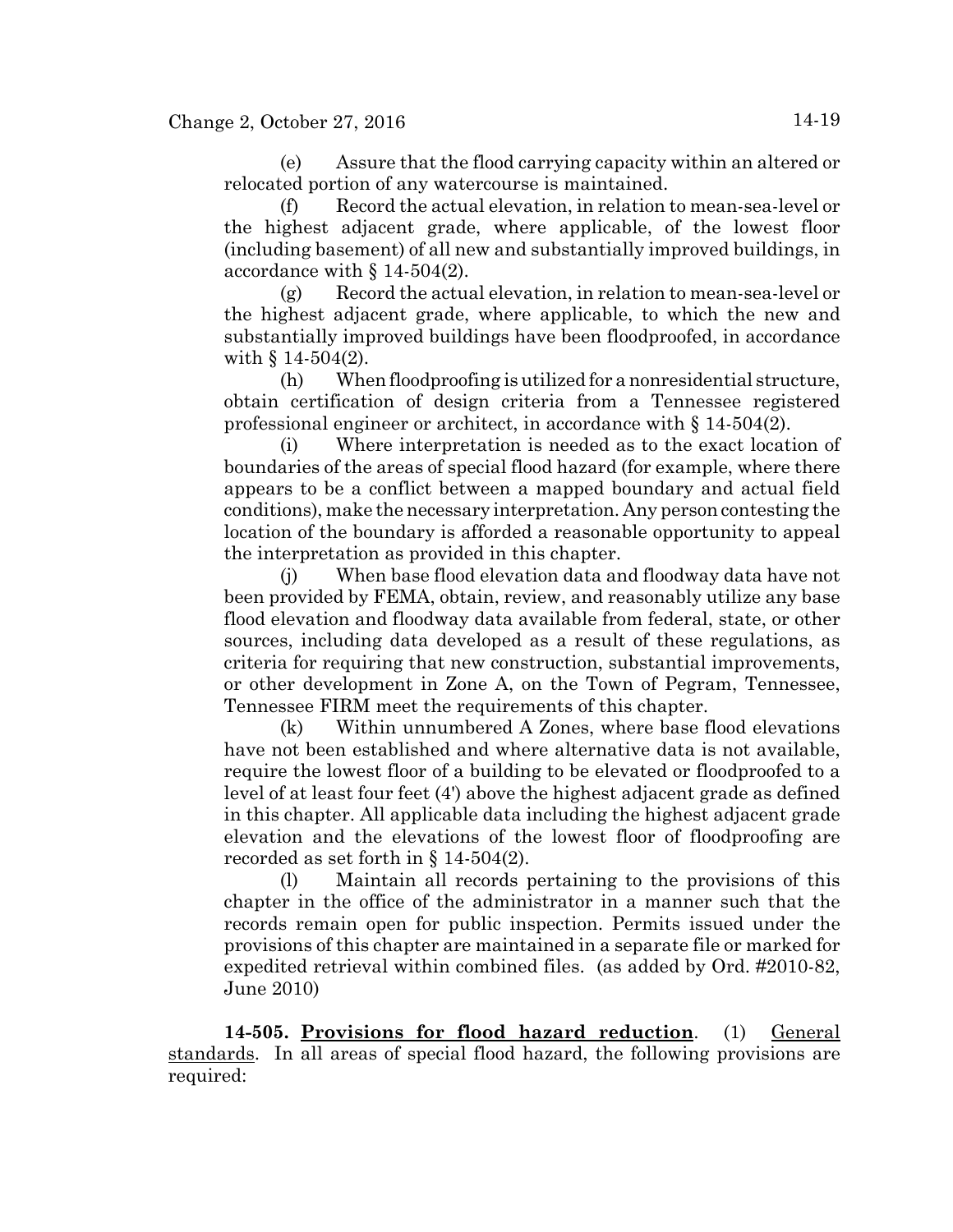(a) New construction and substantial improvements shall be anchored to prevent flotation, collapse and lateral movement of the structure;

(b) Manufactured homes shall be installed using methods and practices that minimize flood damage. They must be elevated and anchored to prevent flotation, collapse and lateral movement. Methods of anchoring may include, but are not limited to, use of over-the-top or frame ties to ground anchors. This requirement is in addition to applicable State of Tennessee and local anchoring requirements for resisting wind forces;

(c) New construction and substantial improvements shall be constructed with materials and utility equipment resistant to flood damage;

(d) New construction and substantial improvements shall be constructed by methods and practices that minimize flood damage;

(e) All electrical, heating, ventilation, plumbing, air conditioning equipment, and other service facilities shall be designed and/or located so as to prevent water from entering or accumulating within the components during conditions of flooding;

(f) New and replacement water supply systems shall be designed to minimize or eliminate infiltration of flood waters into the system;

(g) New and replacement sanitary sewage systems shall be designed to minimize or eliminate infiltration of flood waters into the systems and discharges from the systems into flood waters;

(h) On-site waste disposal systems shall be located and constructed to avoid impairment to them or contamination from them during flooding;

(i) Any alteration, repair, reconstruction or improvements to a building that is in compliance with the provisions of this chapter shall meet the requirements of "new construction" as contained in this chapter;

(j) Any alteration, repair, reconstruction or improvements to a building that is not in compliance with the provision of this chapter shall be undertaken only if said nonconformity is not further extended or replaced;

(k) All new construction and substantial improvement proposals shall provide copies of all necessary federal and state permits, including section 404 of the Federal Water Pollution Control Act amendments of 1972, 33 U.S.C. 1334;

(l) All subdivision proposals and other proposed new development proposals shall meet the standards of § 14-505(2);

(m) When proposed new construction and substantial improvements are partially located in an area of special flood hazard, the entire structure shall meet the standards for new construction;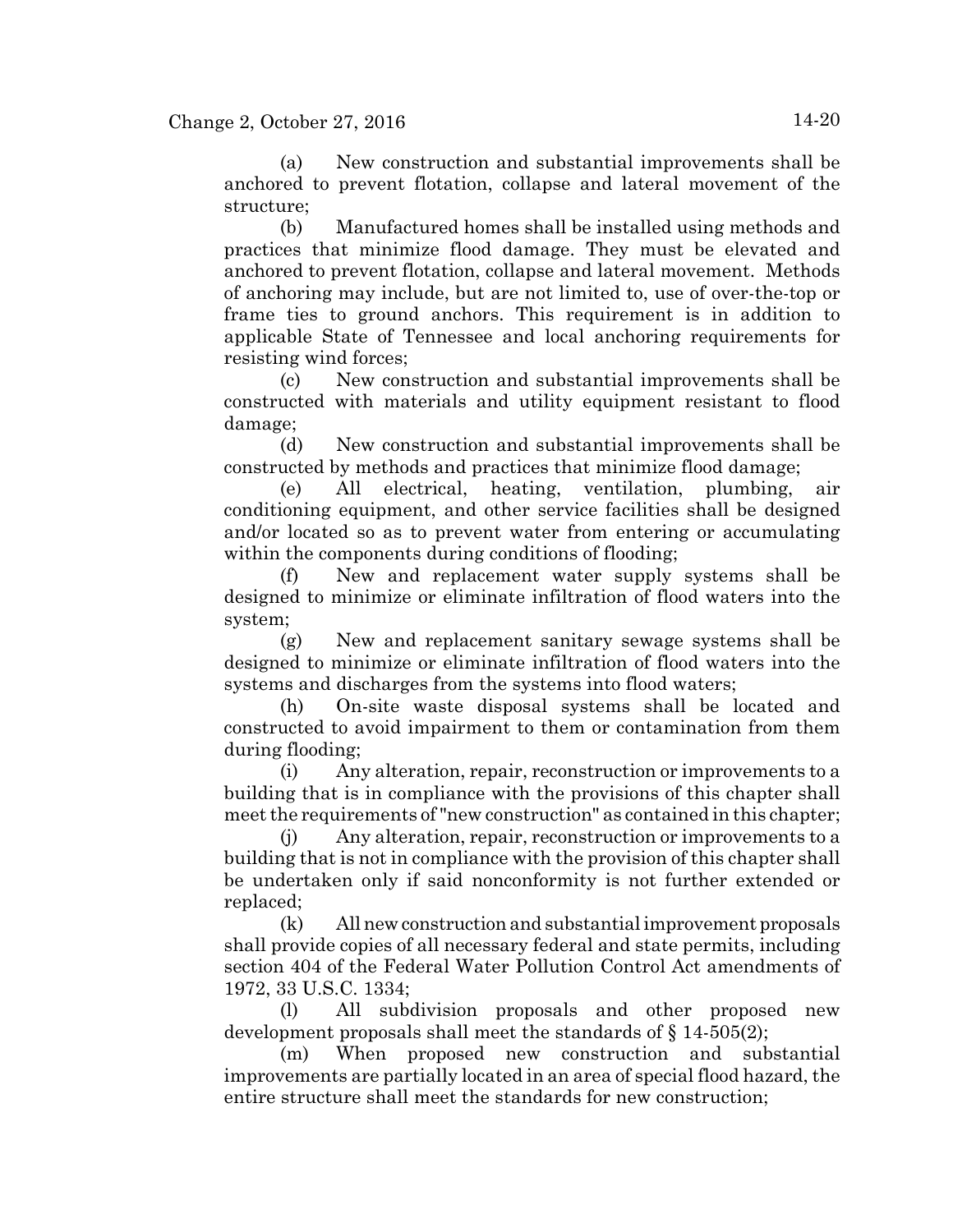(n) When proposed new construction and substantial improvements are located in multiple flood hazard risk zones or in a flood hazard risk zone with multiple base flood elevations, the entire structure shall meet the standards for the most hazardous flood hazard risk zone and the highest base flood elevation.

(2) Specific standards. In all areas of special flood hazard, the following provisions, in addition to those set forth in  $\S$  14-505(1), are required:

(a) Residential structures. In AE Zones where base flood elevation data is available, new construction and substantial improvement of any residential building (or manufactured home) shall have the lowest floor, including basement, elevated to no lower than four feet (4') above the base flood elevation. Should solid foundation perimeter walls be used to elevate a structure, openings sufficient to facilitate equalization of flood hydrostatic forces on both sides of exterior walls shall be provided in accordance with the standards of this section: "Enclosures."

Within A Zones where base flood elevations have not been established and where alternative data is not available, the administrator shall require the lowest floor of a building to be elevated to a level of at least three feet (3') above the highest adjacent grade (as defined in § 14-502). Should solid foundation perimeter walls be used to elevate a structure, openings sufficient to facilitate equalization of flood hydrostatic forces on both sides of exterior walls shall be provided in accordance with the standards of this section: "Enclosures."

(b) Nonresidential structures. In AE Zones, where base flood elevation data is available, new construction and substantial improvement of any commercial, industrial, or nonresidential building shall have the lowest floor, including basement, elevated or floodproofed to no lower than four feet (4') above the level of the base flood elevation. Should solid foundation perimeter walls be used to elevate a structure, openings sufficient to facilitate equalization of flood hydrostatic forces on both sides of exterior walls shall be provided in accordance with the standards of this section: "Enclosures."

In approximate A Zones, where base flood elevations have not been established and where alternative data is not available, new construction and substantial improvement of any commercial, industrial, or nonresidential building shall have the lowest floor, including basement, elevated or floodproofed to no lower than three feet (3') above the highest adjacent grade (as defined in § 14-502). Should solid foundation perimeter walls be used to elevate a structure, openings sufficient to facilitate equalization of flood hydrostatic forces on both sides of exterior walls shall be provided in accordance with the standards of this section: "Enclosures."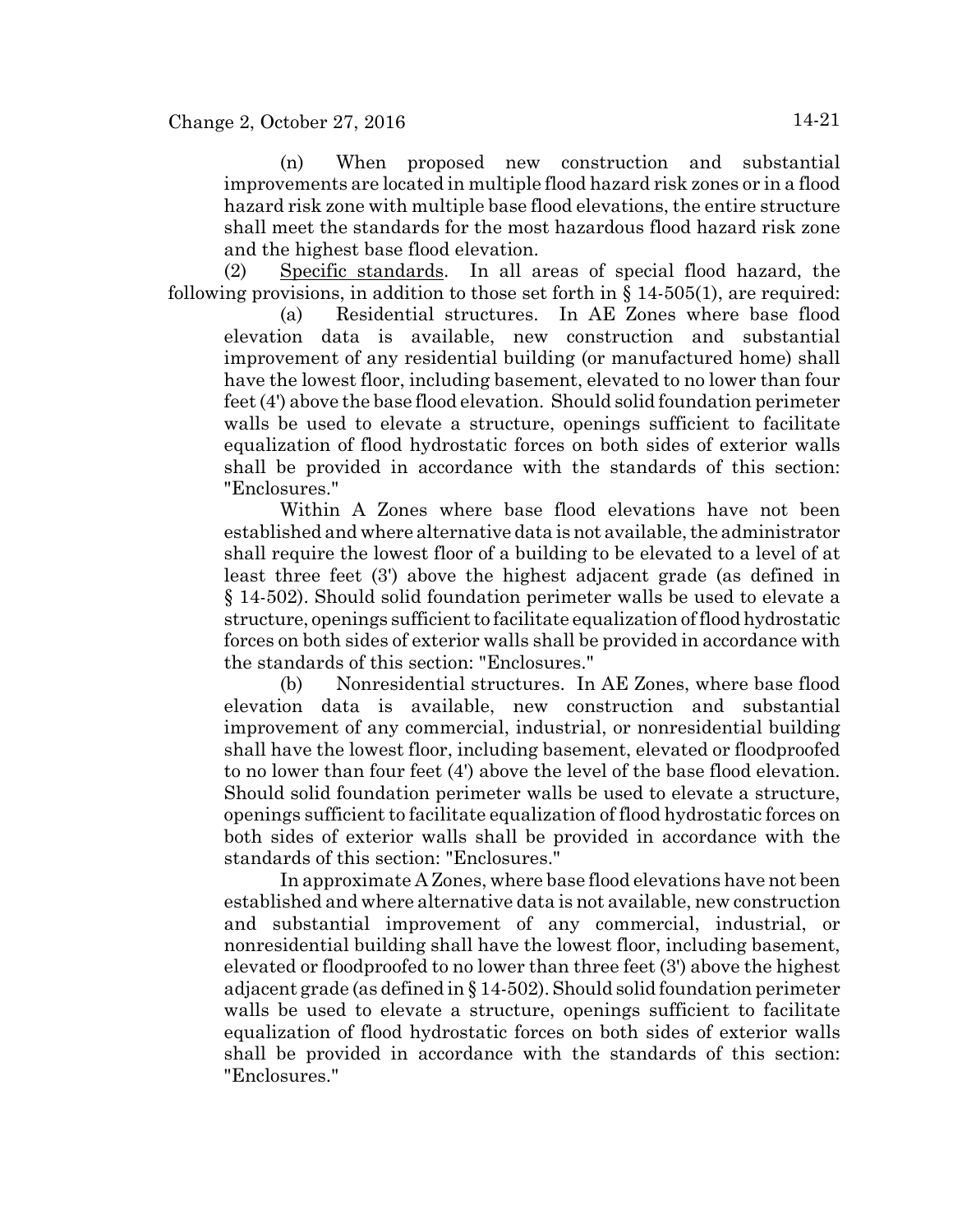Nonresidential buildings located in all A Zones may be floodproofed, in lieu of being elevated, provided that all areas of the building below the required elevation are watertight, with walls substantially impermeable to the passage of water, and are built with structural components having the capability of resisting hydrostatic and hydrodynamic loads and the effects of buoyancy. A Tennessee registered professional engineer or architect shall certify that the design and methods of construction are in accordance with accepted standards of practice for meeting the provisions above, and shall provide such certification to the administrator as set forth in § 14-504(2).

(c) Enclosures. All new construction and substantial improvements that include fully enclosed areas formed by foundation and other exterior walls below the lowest floor that are subject to flooding shall be designed to preclude finished living space and designed to allow for the entry and exit of flood waters to automatically equalize hydrostatic flood forces on exterior walls.

(i) Designs for complying with this requirement must either be certified by a Tennessee professional engineer or architect or meet or exceed the following minimum criteria.

(A) Provide a minimum of two (2) openings having a total net area of not less than one (1) square inch for every square foot of enclosed area subject to flooding;

(B) The bottom of all openings shall be no higher than one foot (1') above the finished grade;

(C) Openings may be equipped with screens, louvers, valves or other coverings or devices provided they permit the automatic flow of flood waters in both directions.

(ii) The enclosed area shall be the minimum necessary to allow for parking of vehicles, storage or building access.

(iii) The interior portion of such enclosed area shall not be finished or partitioned into separate rooms in such a way as to impede the movement of flood waters and all such partitions shall comply with the provisions of § 14-505(2).

(d) Standards for manufactured homes and recreational vehicles. (i) All manufactured homes placed, or substantially improved:

(A) On individual lots or parcels;

(B) In expansions to existing manufactured home parks or subdivisions; or

(C) In new or substantially improved manufactured home parks or subdivisions;

Must meet all the requirements of new construction.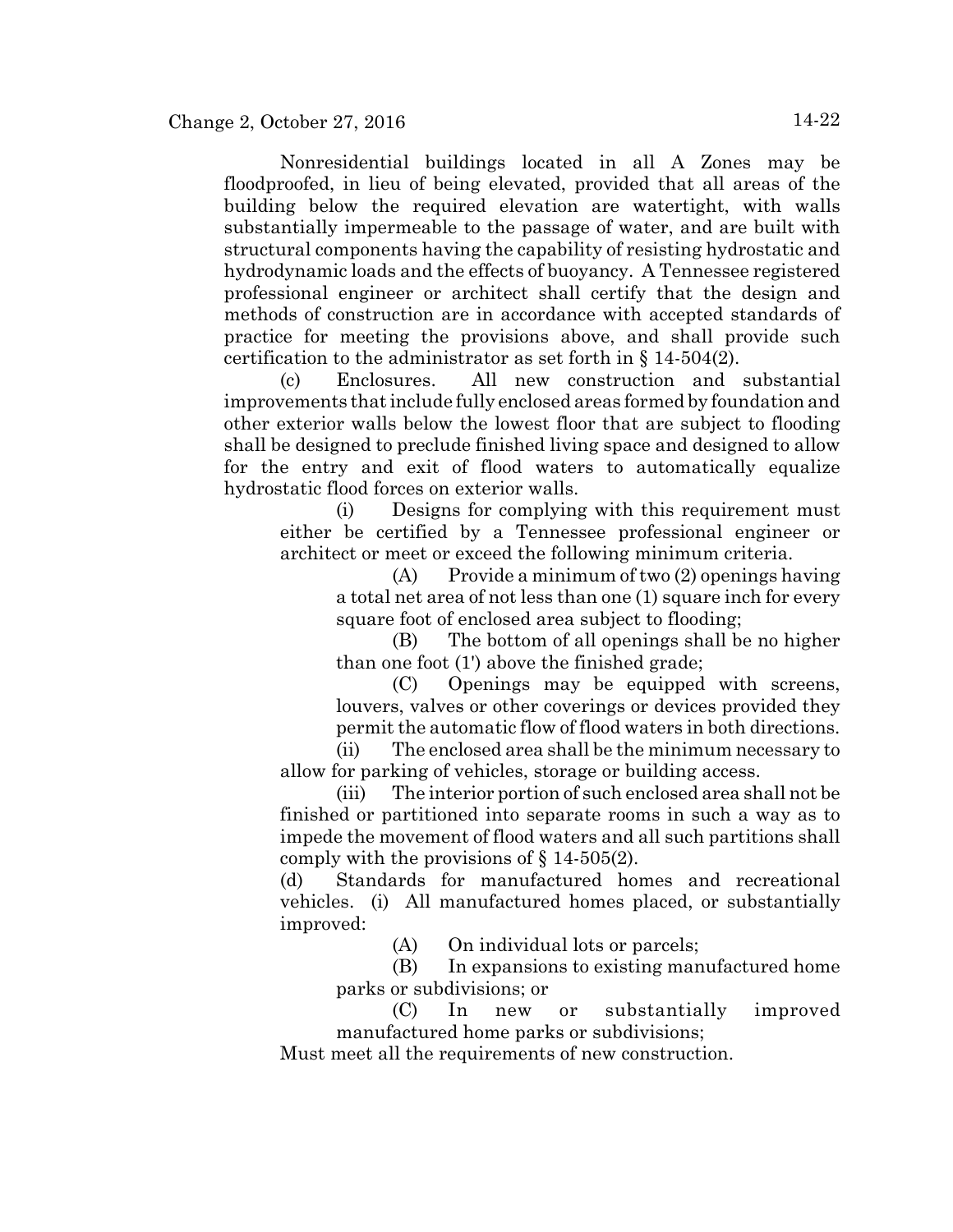(ii) All manufactured homes placed or substantially improved in an existing manufactured home park or subdivision must be elevated so that either:

(A) In AE Zones with base flood elevations, the lowest floor of the manufactured home is elevated on a permanent foundation to no lower than four feet (4') above the level of the base flood elevation; or

(B) In approximate A Zones, without base flood elevations, the manufactured home chassis is elevated and supported by reinforced piers (or other foundation elements of at least equivalent strength) that are at least three feet (3') in height above the highest adjacent grade (as defined in  $§$  14-502).

(iii) Any manufactured home, which has incurred "substantial damage" as the result of a flood, must meet the standards of § 14-505(1) and (2).

(iv) All manufactured homes must be securely anchored to an adequately anchored foundation system to resist flotation, collapse and lateral movement.

(v) All recreational vehicles placed in an identified special flood hazard area must either:

(A) Be on the site for fewer than one hundred eighty (180) consecutive days;

(B) Be fully licensed and ready for highway use (a recreational vehicle is ready for highway use if it is licensed, on its wheels or jacking system, attached to the site only by quick disconnect type utilities and security devices, and has no permanently attached structures or additions); or

(C) The recreational vehicle must meet all the requirements for new construction.

(e) Standards for subdivisions and other proposed new development proposals. Subdivisions and other proposed new developments, including manufactured home parks, shall be reviewed to determine whether such proposals will be reasonably safe from flooding.

(i) All subdivision and other proposed new development proposals shall be consistent with the need to minimize flood damage.

(ii) All subdivision and other proposed new development proposals shall have public utilities and facilities such as sewer, gas, electrical and water systems located and constructed to minimize or eliminate flood damage.

(iii) All subdivision and other proposed new development proposals shall have adequate drainage provided to reduce exposure to flood hazards.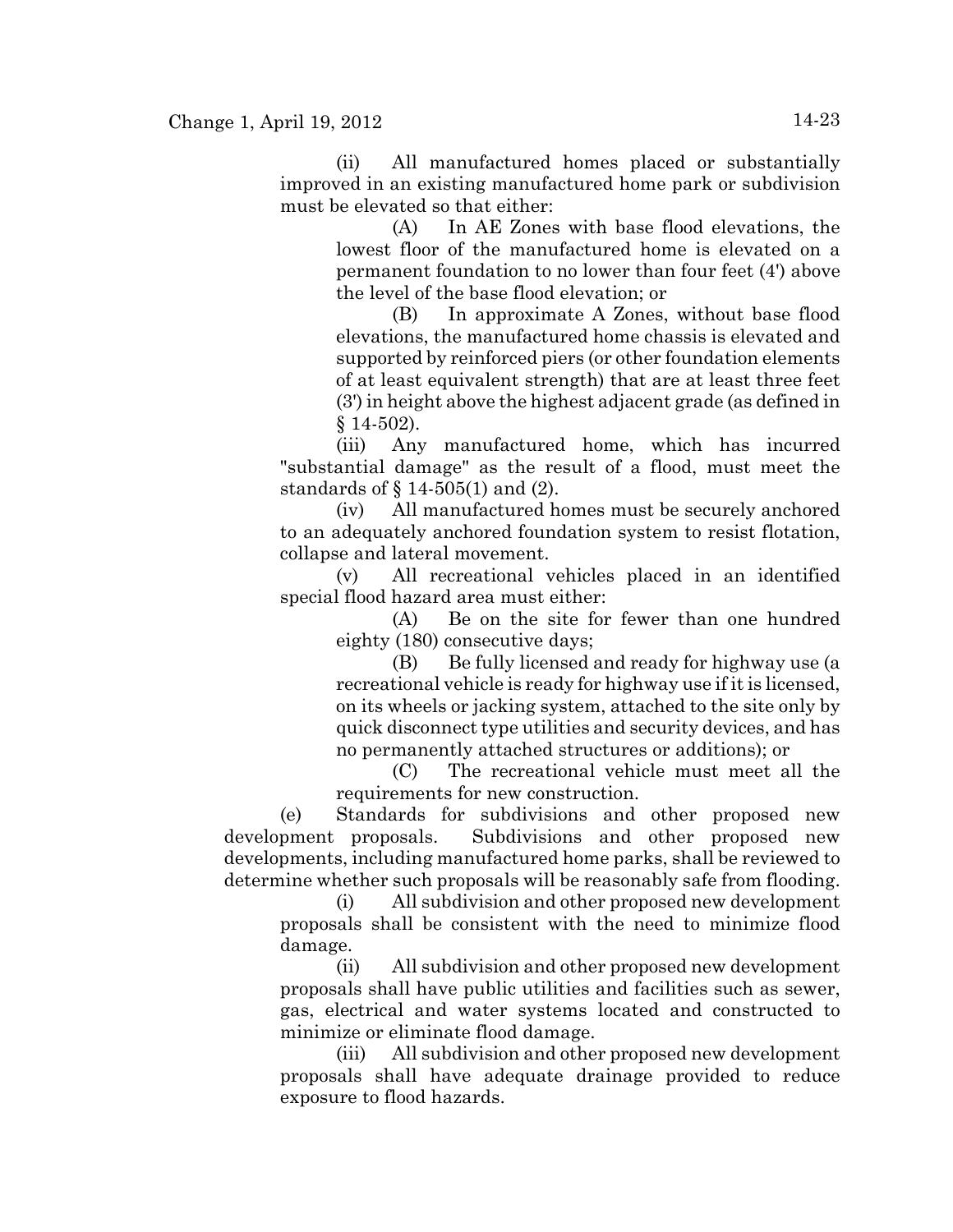(iv) In all approximate A Zones require that all new subdivision proposals and other proposed developments (including proposals for manufactured home parks and subdivisions) greater than fifty (50) lots or five (5) acres, whichever is the lesser, include within such proposals base flood elevation data (see  $\S$  14-505(5)).

(3) Standards for special flood hazard areas with established base flood elevations and with floodways designated. Located within the special flood hazard areas established in § 14-503(2) are areas designated as floodways. A floodway may be an extremely hazardous area due to the velocity of flood waters, debris or erosion potential. In addition, the area must remain free of encroachment in order to allow for the discharge of the base flood without increased flood heights and velocities. Therefore, the following provisions shall apply:

(a) Encroachments are prohibited, including earthen fill material, new construction, substantial improvements or other development within the regulatory floodway. Development may be permitted in the floodplain, however, provided it is demonstrated through hydrologic and hydraulic analyses performed in accordance with standard engineering practices that the cumulative effect of the proposed encroachments or new development shall not result in any increase in the water surface elevation of the base flood elevation, velocities, or floodway widths during the occurrence of a base flood discharge at any point within the community. A Tennessee registered professional engineer must provide supporting technical data, using the same methodologies as in the effective flood insurance study for the Town of Pegram, Tennessee and certification, thereof.

(b) New construction and substantial improvements of buildings, where permitted, shall comply with all applicable flood hazard reduction provisions of  $\S 14-505(1)$  and (2).

(4) Standards for areas of special flood hazard Zones AE with established base flood elevations but without floodways designated. Located within the special flood hazard areas established in § 14-503(2), where streams exist with base flood data provided but where no floodways have been designated (Zones AE), the following provisions apply:

(a) No encroachments, including fill material, new construction and substantial improvements shall be located within areas of special flood hazard, unless certification by a Tennessee registered professional engineer is provided demonstrating that the cumulative effect of the proposed development, when combined with all other existing and anticipated development, will not increase the water surface elevation of the base flood more than one foot (1') at any point within the community. The engineering certification should be supported by technical data that conforms to standard hydraulic engineering principles.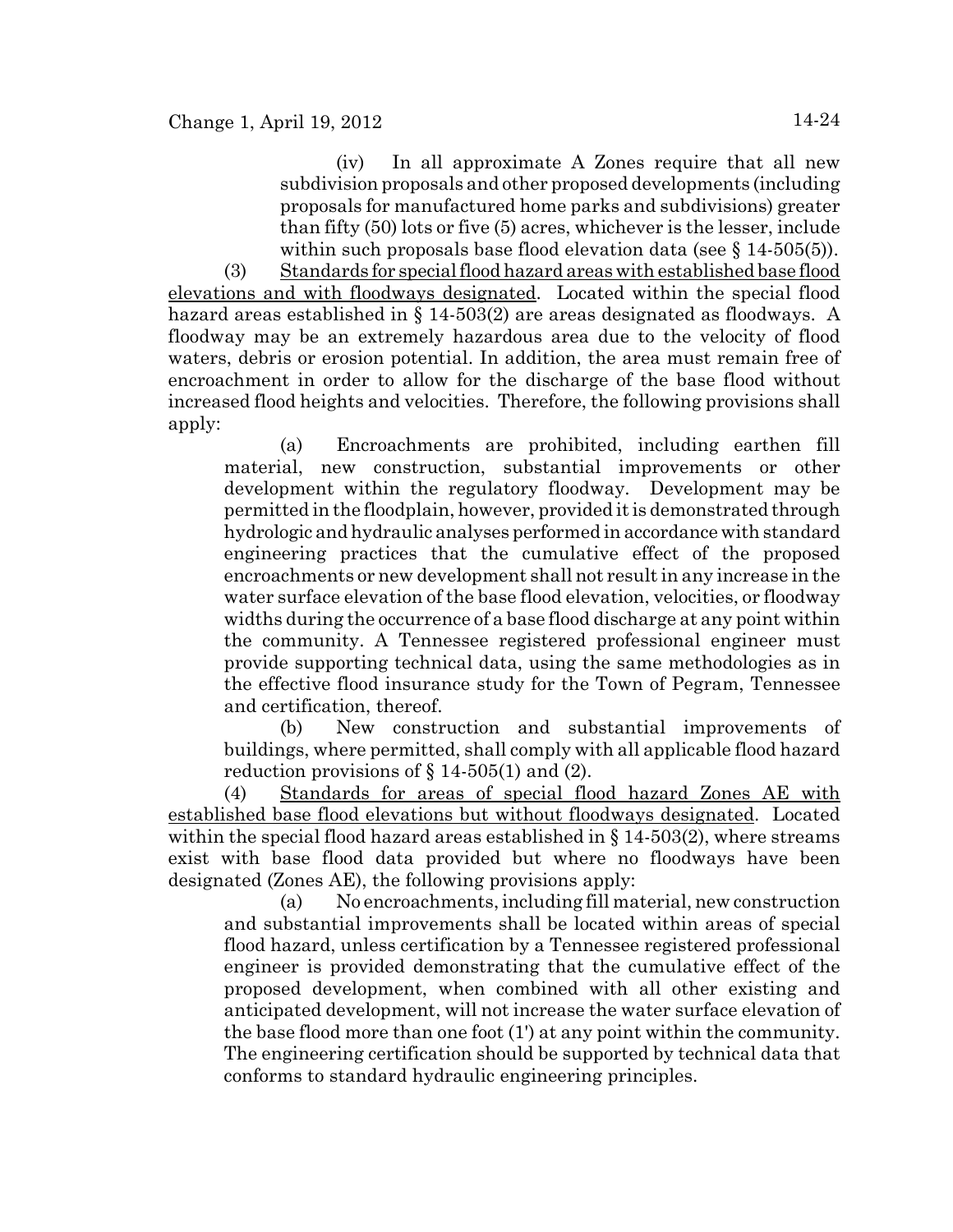(b) New construction and substantial improvements of buildings, where permitted, shall comply with all applicable flood hazard reduction provisions of  $\S 14-505(1)$  and (2).

(5) Standards for streams without established base flood elevations and floodways (A Zones). Located within the special flood hazard areas established in § 14-503(2), where streams exist, but no base flood data has been provided and where a floodway has not been delineated, the following provisions shall apply:

(a) The administrator shall obtain, review, and reasonably utilize any base flood elevation and floodway data available from any federal, state, or other sources, including data developed as a result of these regulations (see (b) below), as criteria for requiring that new construction, substantial improvements, or other development in approximate A Zones meet the requirements of § 14-505(1) and (2).

(b) Require that all new subdivision proposals and other proposed developments (including proposals for manufactured home parks and subdivisions) greater than fifty (50) lots or five (5) acres, whichever is the lesser, include within such proposals base flood elevation data.

(c) Within approximate A Zones, where base flood elevations have not been established and where such data is not available from other sources, require the lowest floor of a building to be elevated or floodproofed to a level of at least three feet (3') above the highest adjacent grade (as defined in § 14-502). All applicable data including elevations or floodproofing certifications shall be recorded as set forth in  $\S 14-504(2)$ . Openings sufficient to facilitate automatic equalization of hydrostatic flood forces on exterior walls shall be provided in accordance with the standards of § 14-505(2).

(d) Within approximate A Zones, where base flood elevations have not been established and where such data is not available from other sources, no encroachments, including structures or fill material, shall be located within an area equal to the width of the stream or twenty feet (20'), whichever is greater, measured from the top of the stream bank, unless certification by a Tennessee registered professional engineer is provided demonstrating that the cumulative effect of the proposed development, when combined with all other existing and anticipated development, will not increase the water surface elevation of the base flood more than one foot (1') at any point within the Town of Pegram, Tennessee. The engineering certification should be supported by technical data that conforms to standard hydraulic engineering principles.

(e) New construction and substantial improvements of buildings, where permitted, shall comply with all applicable flood hazard reduction provisions of  $\S 14-505(1)$  and (2). Within approximate A Zones, require that those subsections of § 14-505(2), dealing with the alteration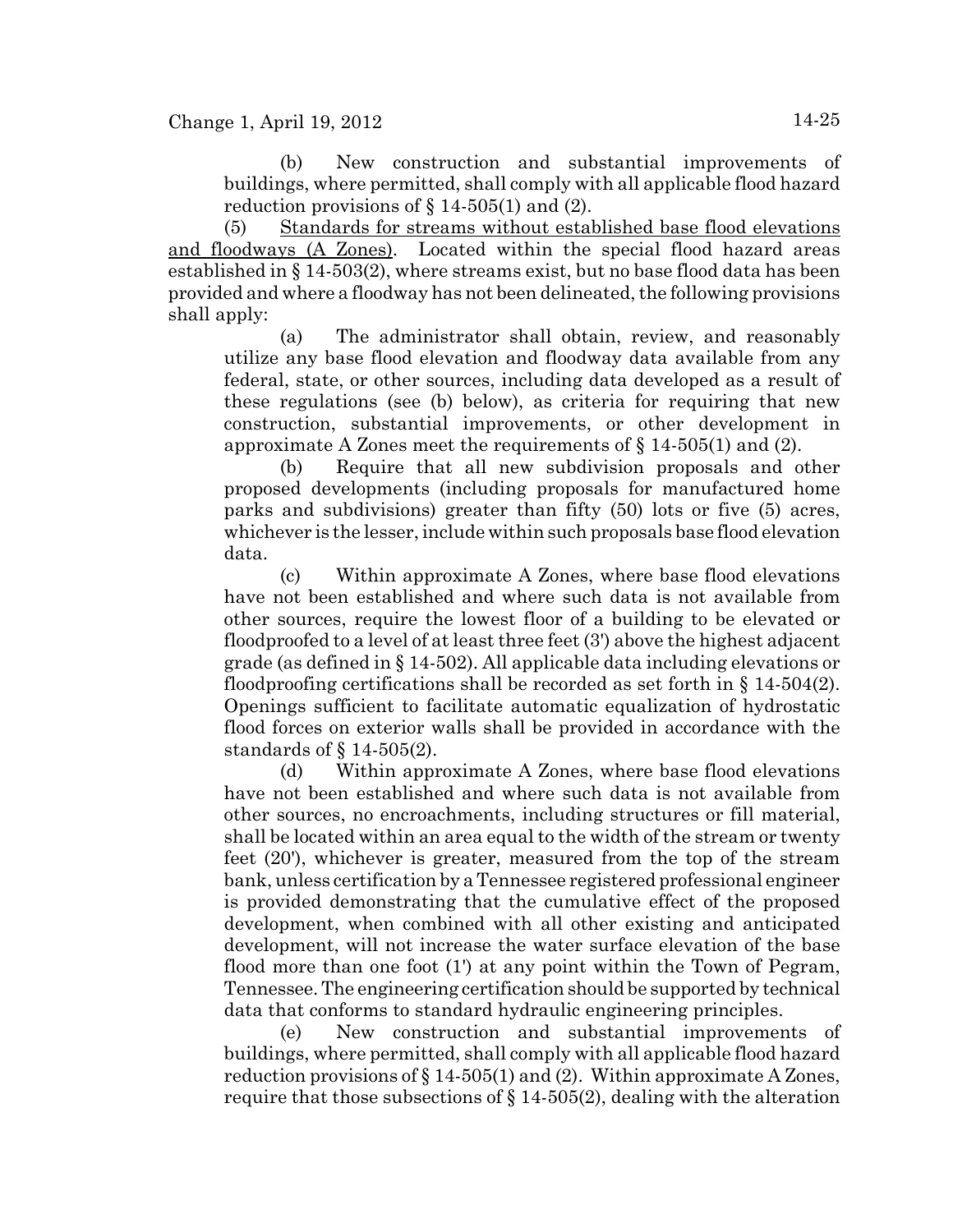or relocation of a watercourse, assuring watercourse carrying capacities are maintained and manufactured homes provisions are complied with as required.

(6) Standards for areas of shallow flooding (AO and AH Zones). Located within the special flood hazard areas established in § 14-503(2) are areas designated as shallow flooding areas. These areas have special flood hazards associated with base flood depths of one to three feet (1' - 3') where a clearly defined channel does not exist and where the path of flooding is unpredictable and indeterminate; therefore, the following provisions, in addition to those set forth in  $\S$  14-505(1) and (2), apply:

(a) All new construction and substantial improvements of residential and nonresidential buildings shall have the lowest floor, including basement, elevated to at least one foot (1') above as many feet as the depth number specified on the FIRM, in feet, above the highest adjacent grade. If no flood depth number is specified on the FIRM, the lowest floor, including basement, shall be elevated to at least three feet (3') above the highest adjacent grade. Openings sufficient to facilitate automatic equalization of hydrostatic flood forces on exterior walls shall be provided in accordance with standards of § 14-505(2).

(b) All new construction and substantial improvements of nonresidential buildings may be floodproofed in lieu of elevation. The structure together with attendant utility and sanitary facilities must be floodproofed and designed watertight to be completely floodproofed to at least one foot (1') above the flood depth number specified on the FIRM, with walls substantially impermeable to the passage of water and with structural components having the capability of resisting hydrostatic and hydrodynamic loads and the effects of buoyancy. If no depth number is specified on the FIRM, the structure shall be floodproofed to at least three feet (3') above the highest adjacent grade. A Tennessee registered professional engineer or architect shall certify that the design and methods of construction are in accordance with accepted standards of practice for meeting the provisions of this chapter and shall provide such certification to the administrator as set forth above and as required in accordance with § 14-504(2).

(c) Adequate drainage paths shall be provided around slopes to guide flood waters around and away from proposed structures.

(7) Standards for areas protected by flood protection system (A99 Zones). Located within the areas of special flood hazard established in § 14-503(2) are areas of the 100-year floodplain protected by a flood protection system but where base flood elevations have not been determined. Within these areas (A99 Zones) all provisions of §§ 14-504 and 14-505 shall apply.

(8) Standards for unmapped streams. Located within the Town of Pegram, Tennessee, are unmapped streams where areas of special flood hazard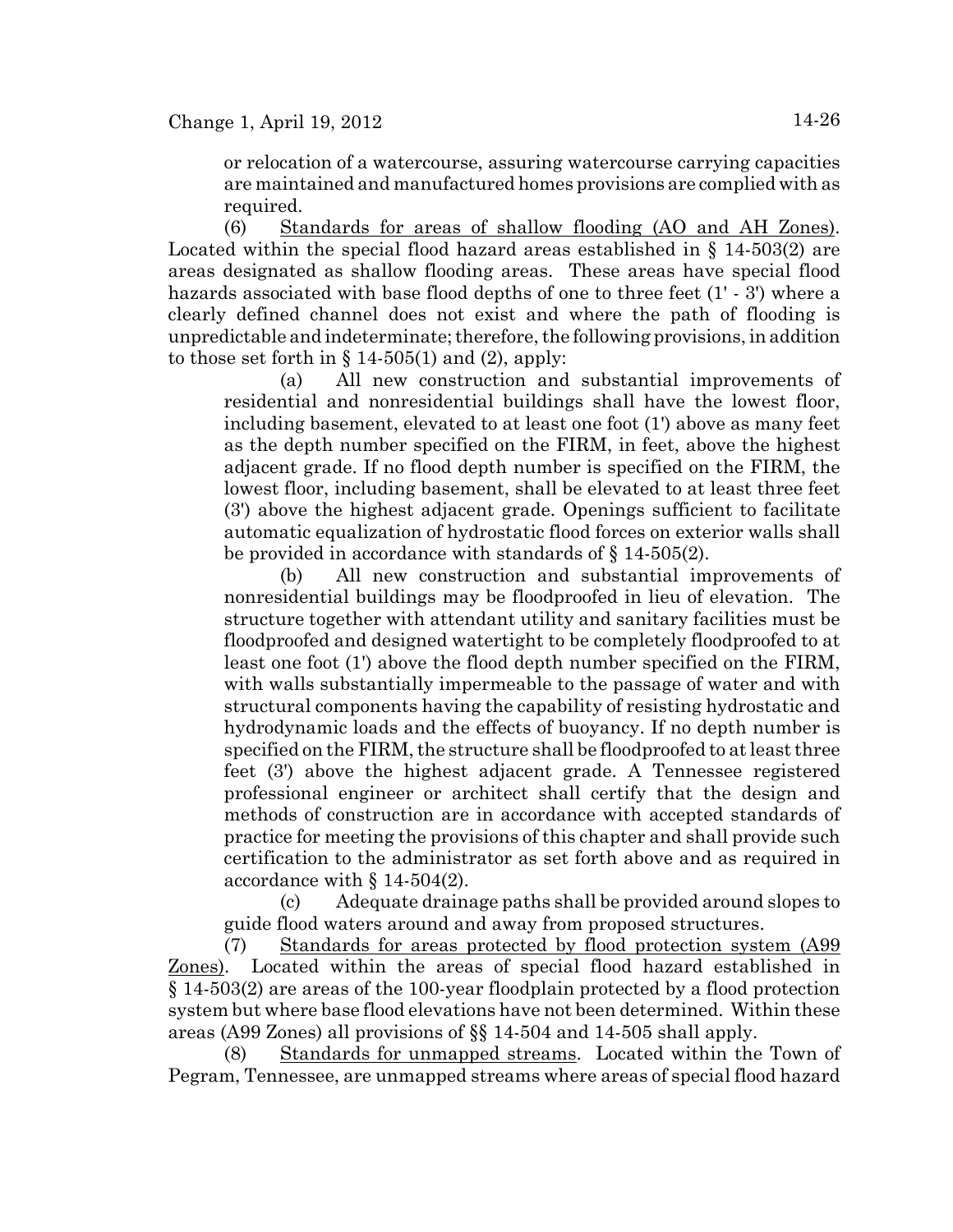are neither indicated nor identified. Adjacent to such streams, the following provisions shall apply:

(a) No encroachments including fill material or other development, including structures, shall be located within an area of at least equal to twice the width of the stream, measured from the top of each stream bank, unless certification by a Tennessee registered professional engineer is provided demonstrating that the cumulative effect of the proposed development, when combined with all other existing and anticipated development, will not increase the water surface elevation of the base flood more than one foot (1') at any point within the locality.

(b) When a new flood hazard risk zone and base flood elevation and floodway data is available, new construction and substantial improvements shall meet the standards established in accordance with §§ 14-504 and 14-505. (as added by Ord. #2010-82, June 2010)

**14-506. Variance procedures**. (1) Board of zoning appeals. The Pegram Board of Zoning Appeals, in accordance with the Pegram Zoning Ordinance 1986-5 at section 7.070, shall apply the following variance procedures to special flood hazard areas:

(a) The Town of Pegram, Tennessee Board of Zoning Appeals shall hear and decide appeals and requests for variances from the requirements of this chapter.

(b) Variances may be issued for the repair or rehabilitation of historic structures, as defined herein, upon a determination that the proposed repair or rehabilitation will not preclude the structure's continued designation as a historic structure and the variance is the minimum necessary deviation from the requirements of this chapter to preserve the historic character and design of the structure.

(c) In passing upon such applications, the board of zoning appeals shall consider all technical evaluations, all relevant factors, all standards specified in other sections of this chapter, and:

(i) The danger that materials may be swept onto other property to the injury of others;

(ii) The danger to life and property due to flooding or erosion;

(iii) The susceptibility of the proposed facility and its contents to flood damage;

(iv) The importance of the services provided by the proposed facility to the community;

(v) The necessity of the facility to a waterfront location;

(vi) The availability of alternative locations, not subject to flooding or erosion damage, for the proposed use;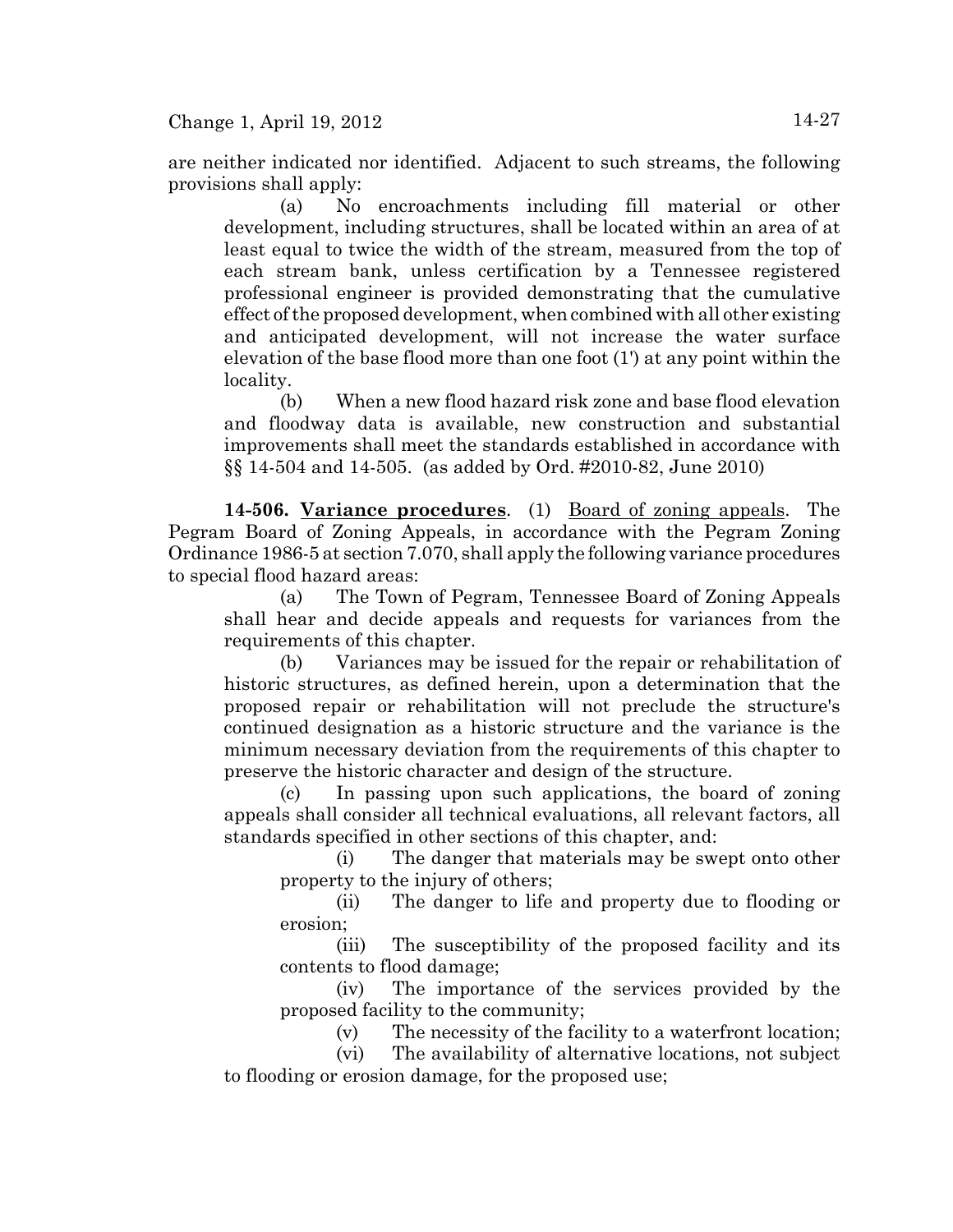(vii) The relationship of the proposed use to the comprehensive plan and floodplain management program for that area;

(viii) The safety of access to the property in times of flood for ordinary and emergency vehicles;

(ix) The expected heights, velocity, duration, rate of rise and sediment transport of the flood waters and the effects of wave action, if applicable, expected at the site;

(x) The costs of providing governmental services during and after flood conditions including maintenance and repair of public utilities and facilities such as sewer, gas, electrical, water systems, and streets and bridges.

(d) Upon consideration of the factors listed above, and the purposes of this chapter, the board of zoning appeals may attach such conditions to the granting of variances as it deems necessary to effectuate the purposes of this chapter.

(e) Variances shall not be issued within any designated floodway if any increase in flood levels during the base flood discharge would result.

(2) Conditions for variances. (a) Variances shall be issued upon a determination that the variance is the minimum relief necessary, considering the flood hazard and the factors listed in  $\S$  14-506(1); and

(b) Variances shall only be issued upon:

(i) A showing of good and sufficient cause;

(ii) A determination that failure to grant the variance would result in exceptional hardship; and

(iii) A determination that the granting of a variance will not result in increased flood heights, additional threats to public safety, extraordinary public expense, create nuisance, cause fraud on or victimization of the public, or conflict with existing local laws or ordinances; and

(c) Any applicant to whom a variance is granted shall be given written notice that the issuance of a variance to construct a structure below the base flood elevation will result in increased premium rates for flood insurance coverage, and that such construction below the base flood elevation increases risks to life and property; and

(d) The administrator shall maintain the records of all appeal actions and report any variances to FEMA upon request. (as added by Ord. #2010-82, June 2010)

**14-507. Legal status provisions**. (1) Conflict with other ordinances. In case of conflict between this chapter or any part thereof, and the whole or part of any existing or future ordinance of the Town of Pegram, Tennessee, the most restrictive shall in all cases apply.